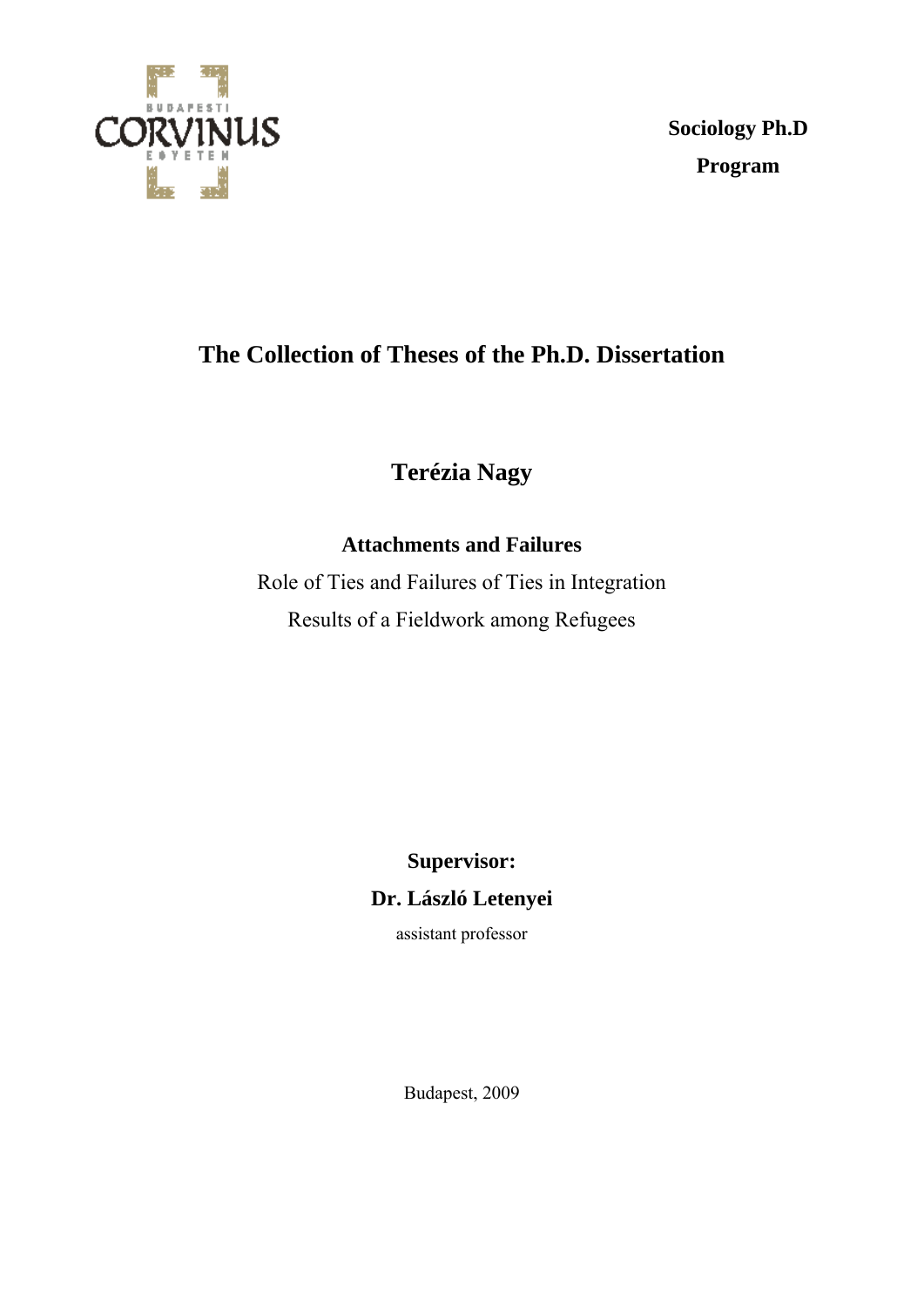**Corvinus University of Budapest Institute of Sociology and Social Policy** 

# **The Collection of Theses of the Ph.D. Dissertation**

**Terézia Nagy** 

**Attachments and Failures** 

Role of Ties and Failures of Ties in Integration Results of a Fieldwork among Refugees

> **Supervisor: Dr. László Letenyei**

> > assistant professor

© Terézia Nagy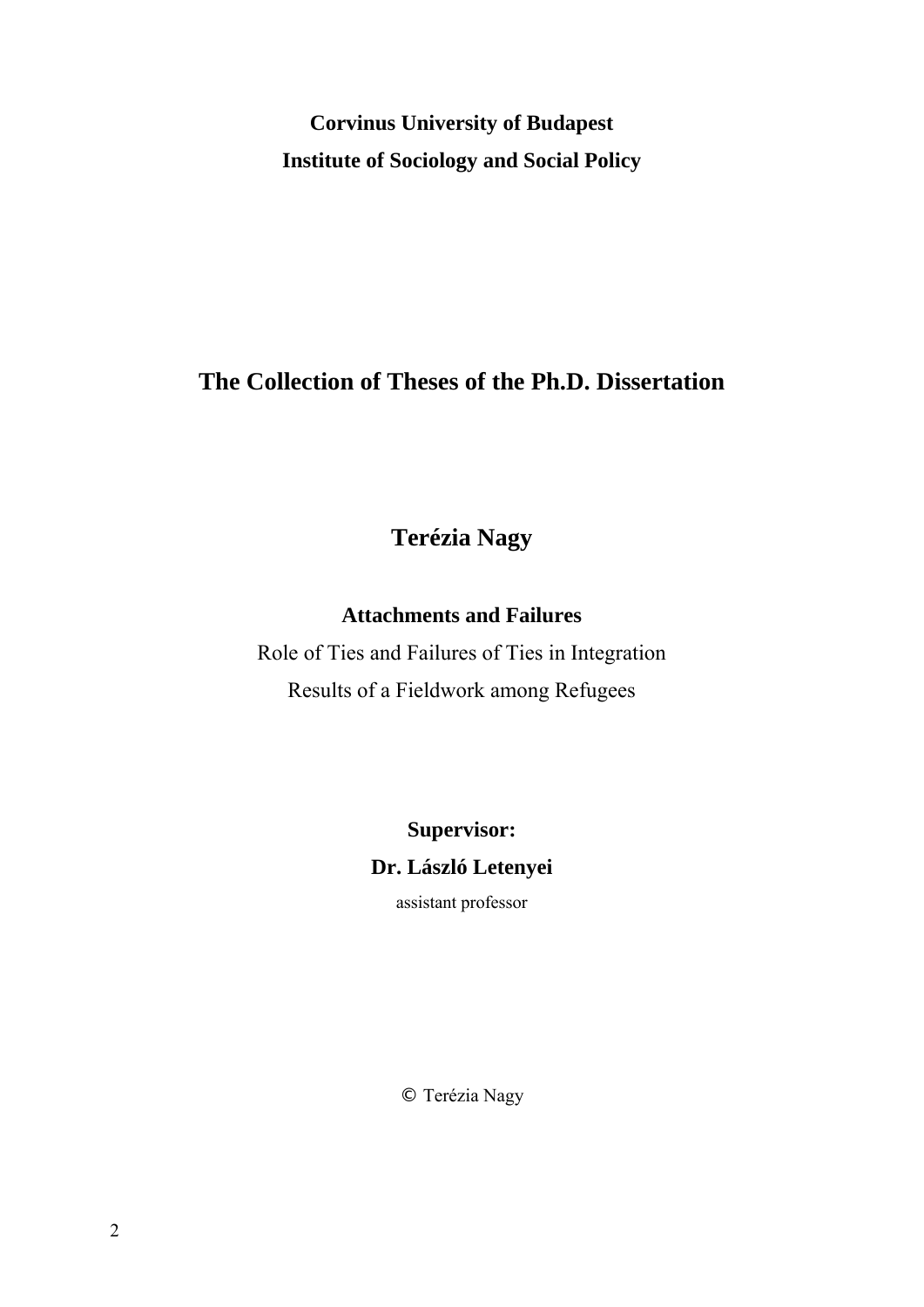# **Table of Contents**

| I.   | PRELIMINARY RESEARCHES AND THE REASONS FOR CHOOSING THE SUBJECT  4 |                                                                                                  |  |
|------|--------------------------------------------------------------------|--------------------------------------------------------------------------------------------------|--|
|      | I.1.                                                               |                                                                                                  |  |
| II.  |                                                                    |                                                                                                  |  |
|      | II.1.                                                              |                                                                                                  |  |
|      | $\Pi$ 2                                                            |                                                                                                  |  |
|      | II.2.1.                                                            |                                                                                                  |  |
|      | II.2.2.                                                            |                                                                                                  |  |
|      | II.2.3.                                                            |                                                                                                  |  |
| III. |                                                                    |                                                                                                  |  |
|      | III.1.                                                             |                                                                                                  |  |
|      | III.2.                                                             |                                                                                                  |  |
|      | III.2.1.                                                           |                                                                                                  |  |
|      | III.2.2.                                                           | The different types of lack of ties weaken the integration in different ways.  19                |  |
|      | III.2.3.                                                           | The types of the different lacking relations are influenced by the diverse socialization schemes |  |
|      |                                                                    |                                                                                                  |  |
|      | III.2.4.                                                           | The failures experienced in relations have negative influences on the neo-integration 20         |  |
|      | III.2.5.                                                           | The personal network of the neo-integration is not similar to the morphology of the first        |  |
|      |                                                                    |                                                                                                  |  |
|      | III.2.6.                                                           | The childhood socialization also influences the relations (re)formed in adulthood 23             |  |
| IV.  |                                                                    |                                                                                                  |  |
| V.   |                                                                    |                                                                                                  |  |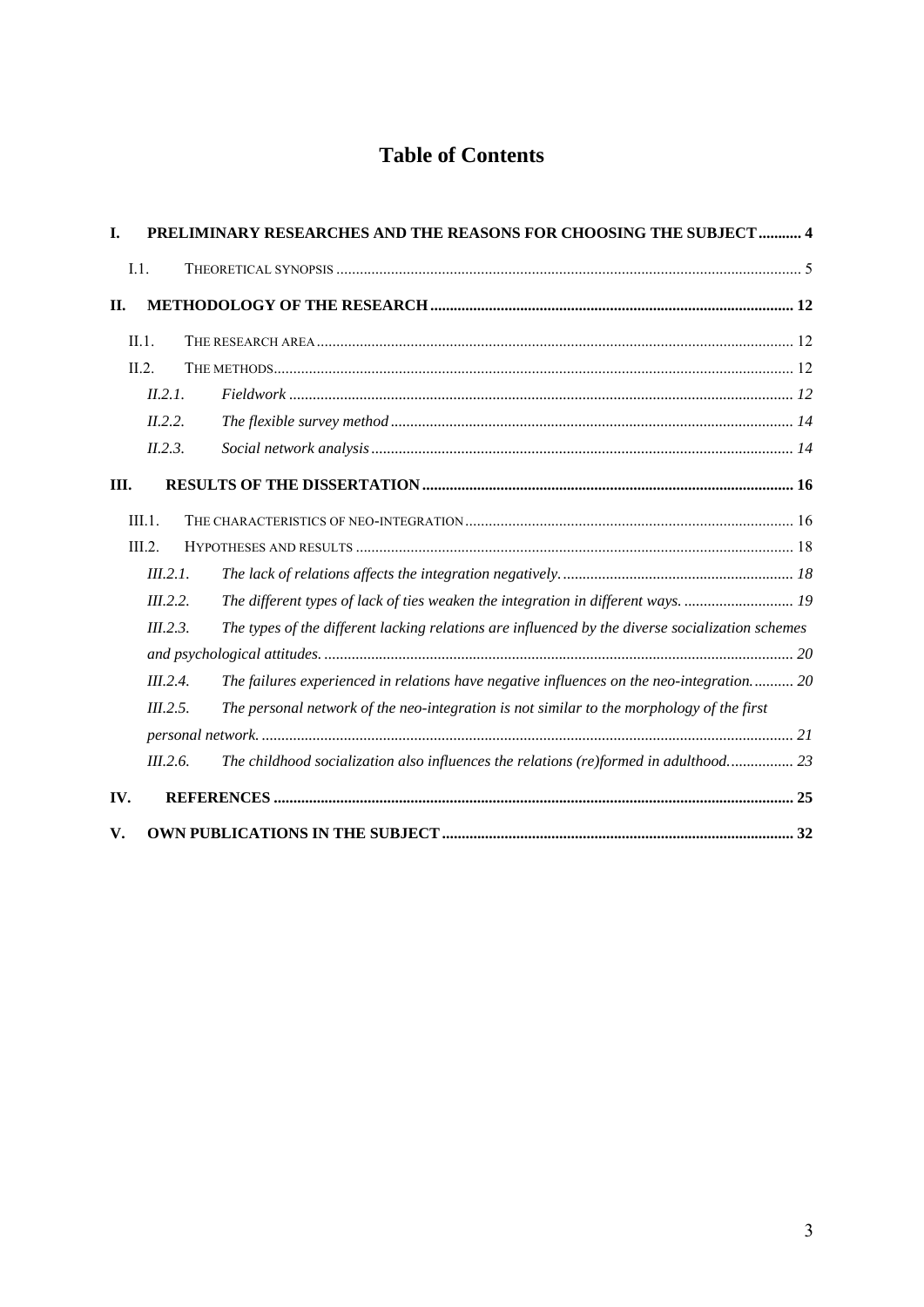#### <span id="page-3-0"></span>**I. Preliminary researches and the reasons for choosing the subject**

In the recent years, I have been done research among the homeless, drug users, persons involved in party culture and Muslim converters. When asked about the reason of my interest in these communities and cultures, I usually told they had some common features. However, I could hardly define what this common thing was. Apart from the similarity of my approaches to these groups – it is no miracle, regarding that I was led by the same theoretical and methodological considerations at each research –, I could feel there was something more in common. The solution was shown by the common elements of life stories: narrations of forced or deliberate secession from family and friends, followed by the willful affiliation to a new community – what we could call integration. After deciding to do research at the refugee camp, I started my fieldwork to find the same narrations: failures in relationships, secession, then signs and stories of a new integration into another society.

I regarded social capital and ties as essential factors in these researches, but later I realised that their lack was of at least the same importance for the analysis. Therefore, I focused on the lack and failures of ties. Lack of ties is a crucial element of secession and desintegration. Their examination led me to the disfuncitons of integration, failures of ties and the different interpretations of failures. Furthermore, I recognised that both sense of failure (and success) and interpretation of ties depended on culture, thus the approach of cultural sciences was needed.

As various patterns of life stories were identified during my research, pre-steps of a new integration were recognized, differing significantly from the attributes of the former integration. Therefore I went on with the interpretation and definition of neo-integration – to find that there can be differences even in this process. At that phase, lack and failures of ties, as well as their acceptance or rejection proved to be at least as important as cultural differences.

The chief questions of my thesis are the following: How is integration weakened and broken by the different types of the lack and failures of ties, and what is their effect on the formation of a new integration (neo-integration)? I further intend to describe how the lack or scarcity of social capital can be interpreted.

In my thesis I applied the theoretical approaches of integration, social capital and network analysis as "positive" approaches of my topic. This helped me to explore the weak points of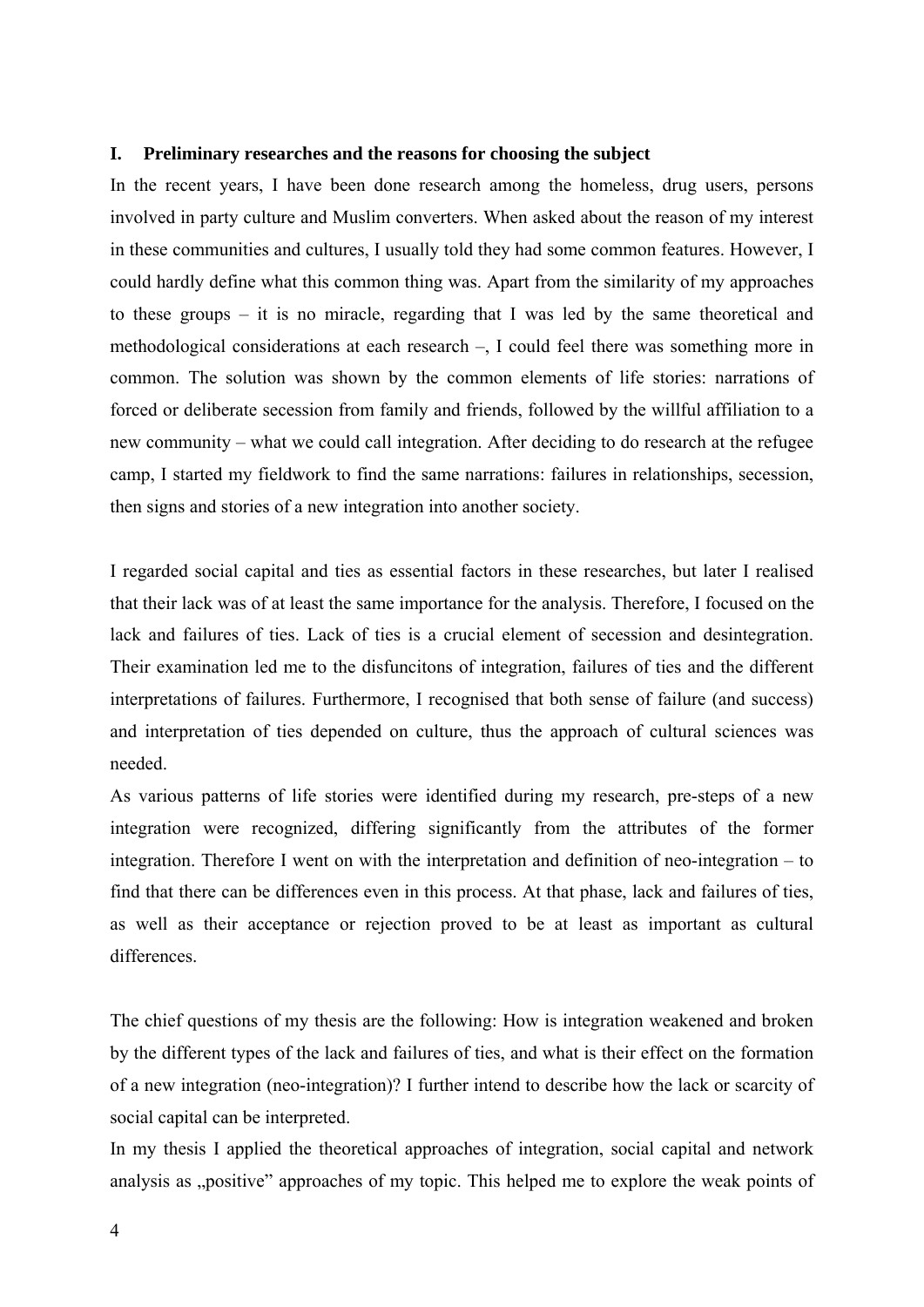<span id="page-4-0"></span>the theoretical studies, where they ignored the "negative" aspects mentioned above, as the lack of ties, scarcity of social capital or dysfunctions of integrations, and neo-integration. I aim to fill this gap as I presume on the score of my fieldwork, that it is essential for describing the whole range of the topic.

My thesis is linked to both theoretical and empirical literature on social capital, as the approaches mentioned above as "positive" are resumed in my theoretical platform, and at the same time my empirical research is an example of diaspora researches. The application of network analysis is however a new approach to the topic, as well as the examination of the lack of ties and its effect on social networks (and through them, on neo-integration).

I found that negative approaches – as lack, sense of lack, failure and sense of failure – are at least of the same importance as ties realised, for the interpretation of integration and social networks. I further found that not only lack but also the acceptance or rejection of lack have significant impact on the building of new ties. One of the main features of individuals at my area is that they had been seceded – deliberately or forced by external conditions – from their usual environment, being in the phase of building up (conscious or unconscious) a new network of ties at the time of my research. Due to this feature, I could examine how past ties and lacks effect neo-integration.

Regarding the relevance of my research topic, I tried to answer a problem emerging often in social politics: why do (or do not) migrants (especially those Sub-Saharan origin and other Muslim migrants) integrate and assimilate to the receiving society? As I have mentioned already, I discuss this problem from a positive and a negative approach, regarding the effects of both ties and their lack.

# **I.1. Theoretical synopsis**

My thesis is based theoretically on the theoretical approaches of social and group integration and dezintegration. According to Weber (1987), the concept of integration involves the concepts social acts and ties. His tipology of acts is a starting point of the researches of individual motivatons, making an interactionalist approach of acts  $-$  i. e. classification and interpretation of collective and individual (or from a different point of view: deviant) acts – possible. By the association and separation of the concepts of social and system integration (life world and system), Habermas (1994) creates a possible framework for the concept of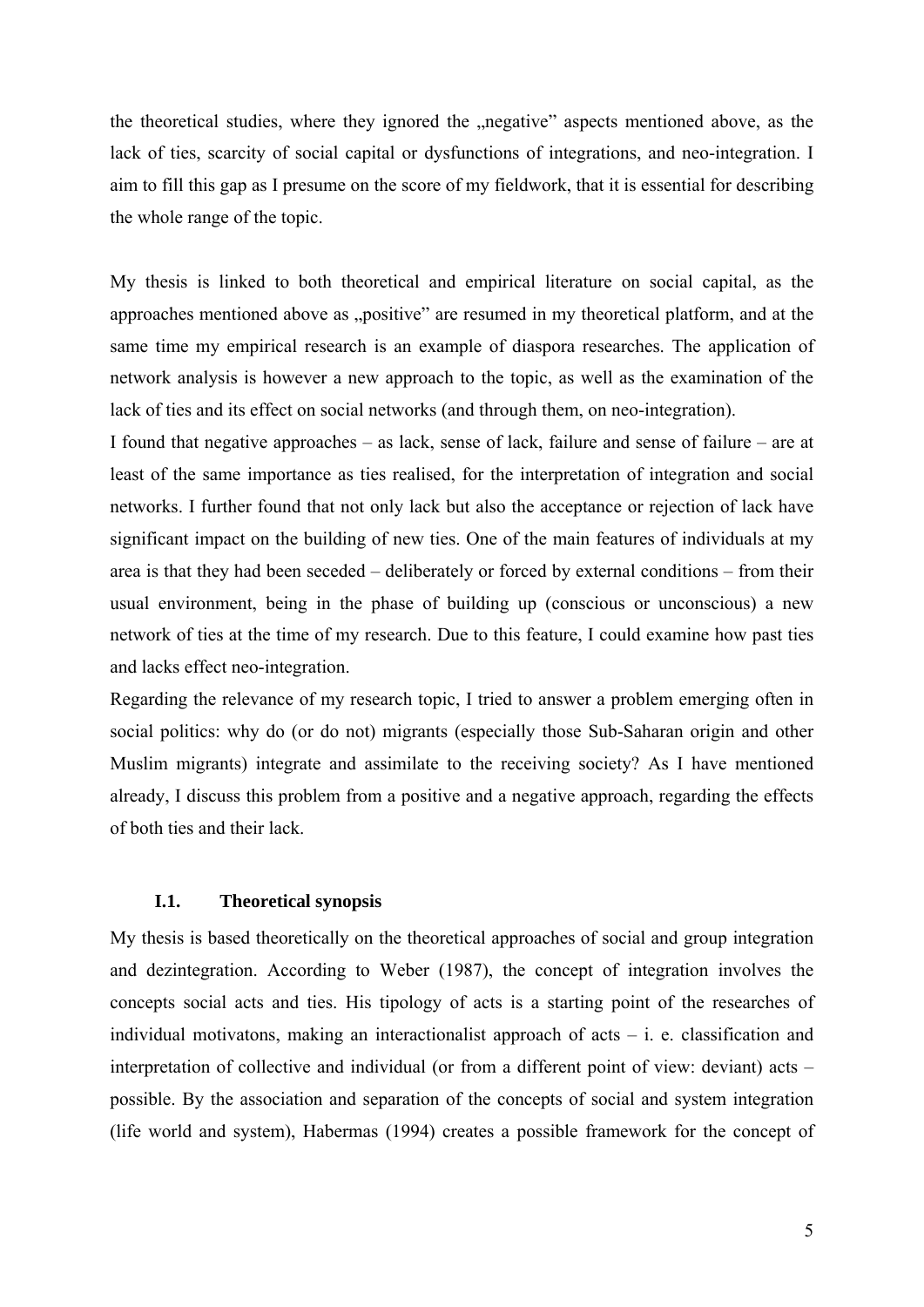integration, describing social integration (i. e. protection from dezintegration) as a function of the political scene, being responsible for social identity.

The problem of group integration reflects to micro-aspects of the possible approaches, involving both rational and irrational acceptation of collective answers and options to the existential questions posed by individuals, as well as a contextual interpretation of belonging to a group.

Due to its ties, the individual (ego) is oriented to multiple directions, which creates a network of interactions, where individuals stand in both dependant and subordinative relations to each other. The integration of individuals to a group and the society is based on ties, that is at times reinforced by institutionalised rites. Bourdieu (1978) regards ties as actual and potential resources of the improvement and preservation of the status of individuals. Due to this resource, capitals not possessed by an individual can be accessed, in exchange for responsibilities taken up voluntarily (Bourdieu, 1998).

Ties can be interpreted by their symmetry and their strength or weakness. While strong ties play a role in the preservation of states obtained and possessed during the flow of network resources, weak ties are responsible for obtaining new states (Angelusz – Tardos, 1991; Granovetter, 1991; Nan Lin, 1991). According to the attributes of my topic, role of weak ties gains special importance. Affiliation to the diaspora and most of information needed for migration are held by weak ties. It is more likely that these ties become bridges than strong ties (Granovetter, 1988. 45), not only in homophil ties between the diasporas, but also towards members of the receiving society.

Migrants and refugees are segregate as well by their social networks which put boundaries between natives and outsiders. Its members are prevented from assimilation to the receiving society by the network (especially by its strong intensity), and in the same time, it *can* grant them jobs, home and well-being (see Tilly 2007).

Thus a qualitative interpretation of ties can and must be considered, stating far more than the existence or non-existence of ties. While analysing a tie, statements concerning its intensity, mutuality, intimacy and recognition are also important, beyond the binary opposition of exists/does not exist.

For the approach of the lack and failures of ties, I took the model of normal social network as a basis. Within this model, I separated three types of ties: that of family, friendship and school/workplace ties. I defined lack of connections as the lack or scarcity of ties within one of these categories. I classified the lack of ties as follows: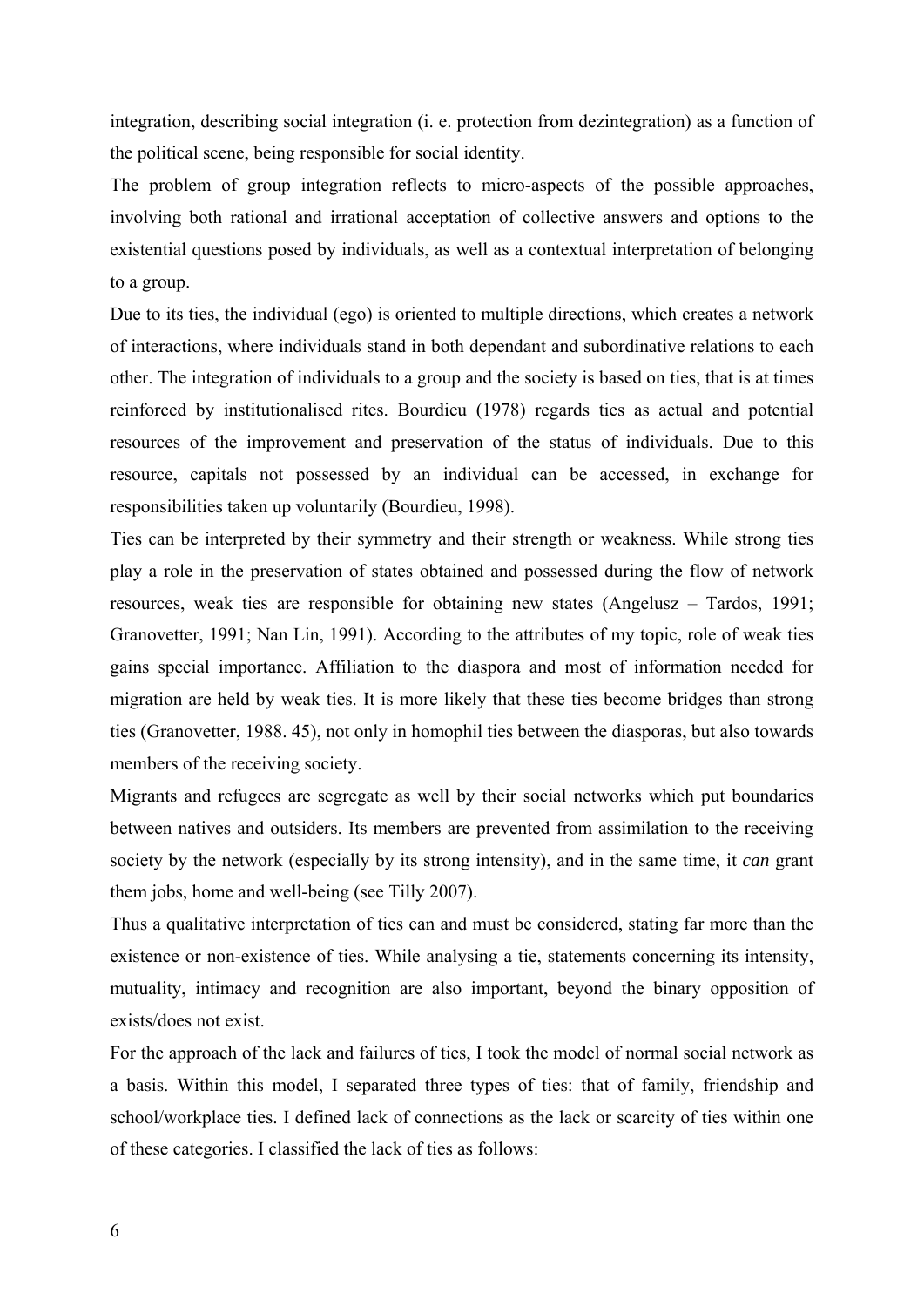| Tie               | Weak tie            | <b>Strong tie</b>     |
|-------------------|---------------------|-----------------------|
| <b>Ceased</b>     | Ceased weak tie     | Ceased strong tie     |
| <b>Not formed</b> | Not formed weak tie | Not formed strong tie |

Once existing ties between the ego and its friends or familiars, ending up later on (from our approach: in the past), are regarded as ceased weak ties. Once existing family ties ended by conflicts, death, divorce etc. are regarded as ceased strong ties. These are the ties once serving as agent of socialisation and normative control in a phase of the life of individuals, and their loss can lead to sense of absence.

Interpretation and empirical analysis of not formed ties is more difficult than those once existing, as ties appearing in a "normal" social network not possessed by the ego are examined by hypothetical suppositions. Not formed weak ties mean the lack of ties with the members of friend or peer groups (probably with religious communities, networks of familiars), which could have increased the chance of integration into the given community by playing the role of a (real) reference group for the individual. Not formed ties (lack of father and/or mother, brother and sister, grandfather and grandmother) appears as a missing attribute in early socialisation, in the evolution of the concept about the world and – what is important for us – in the first integration.

Lack of ties, if attached to the subjective senses of failure and frustration, can hamper the creation of new ties. Sense of failure is not completely subjective, as it also depends on culture and socialisation.

Creation of new ties is affected by the experience of the lack of ties as sense of both acception or failure, because the ability of building ties is decreased by the sense of failure, that has an influence on both integration and neo-integration.

Considering the theories on ties and culture, I underline the importance of ties and social capital, as well as that od their lack in the state and evolution of integration and neointegration. Lack of social capital (and generally, lack of ties) can lead to segregation and marginalisation by decreasing the chance of integration. However, new ties are formed during neo-integration, enhancing the chance of integration (see Durkheim, 1982, Bourdieu, 1998 and Granovetter, 1991). Neo-integration depends on previous experiences of integration – and once existing ties are very important at this point – and failures. When interpreting success and failure, success of individuals is not only dependent to the success in gaining new states,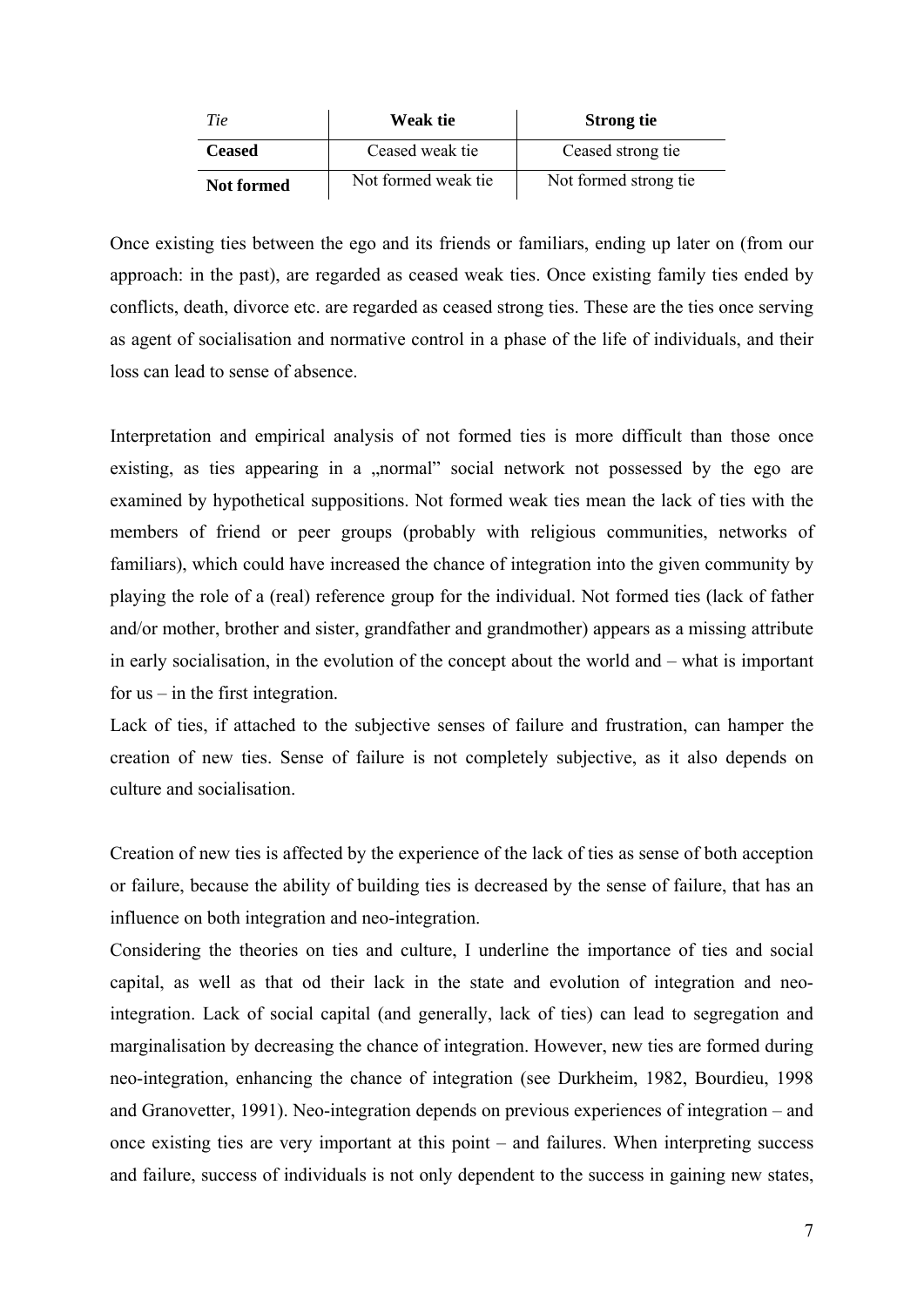in language use, in physical rehabilitation, recovering from trauma, as they are interdependent with the success (failure) of ties.

Theories of migration, and especially those *on diasporas*, are particularly important in my approach, as they reflect the most usual way of neo-integration of refugees. Though network approach and solidarity was foreseen by the network theory of Tilly (2001), in-depth interpretation, the role of ties and their lack are still missing in diaspora researches.

As I mentioned above, a cultural approach is necessary, and therefore I should declare my opinion in the debate on culture, subculture versus deviance. I argue for the equal status of different cultures – or the Other –, but I try to express theories of both culture and diaspora in the cultural aspects of my theories, due to the peculiar nature of my topic. On order to meet the aim above, I examined reflexive anthropological approaches, the concept of the postcolonial Other, the interpretation of intertextuality, approaches appearing after the hermeneutical turn of anthropology, the praxis of translation and contextual interpretation, the sense of discursive approach and the concepts of pluralism, hibridity, transnationalism and of course of diaspora. As I argue in favour of ethnography (as a method of data collection) and analysis of narratives (as a method of analysis), I should have also interpreted subjectvity (emerging in the subject and methodology of the research as well as in the person of the researcher). Fulfillment of the criteria of scientific activity is realised by the deconstruction of the researcher's pretext, phenomenological reduction and constant (self-)reflexivity, even if these kinds of subjectivity are still present in qualitative researches. Furthermore, this is a moderate advantage of subjective approaches, enabling the access to data and notions of greater validity. Success is guaranteed if our concepts are valid and inter-subjective, providing the most coherent picture possible. From the point of view of understanding a text, successful interpretation (Wilhelm, 2003. 67) means the unfold of meanings.

It can be affirmed that interpreting analysis, revelation of the meaningful structure, intention of increasing the validity of notions, if accompanied to qualitative methods, should contain the reflexions of subjectivity, as an approach close to experiences, the subjectivity and empirical experiences of the researcher (in the form of pretexts and research experiences) are all factors increasing subjectivity.

After discussing the above mentioned theoretical and practical approaches, we can get back to the interpretation of diaspora.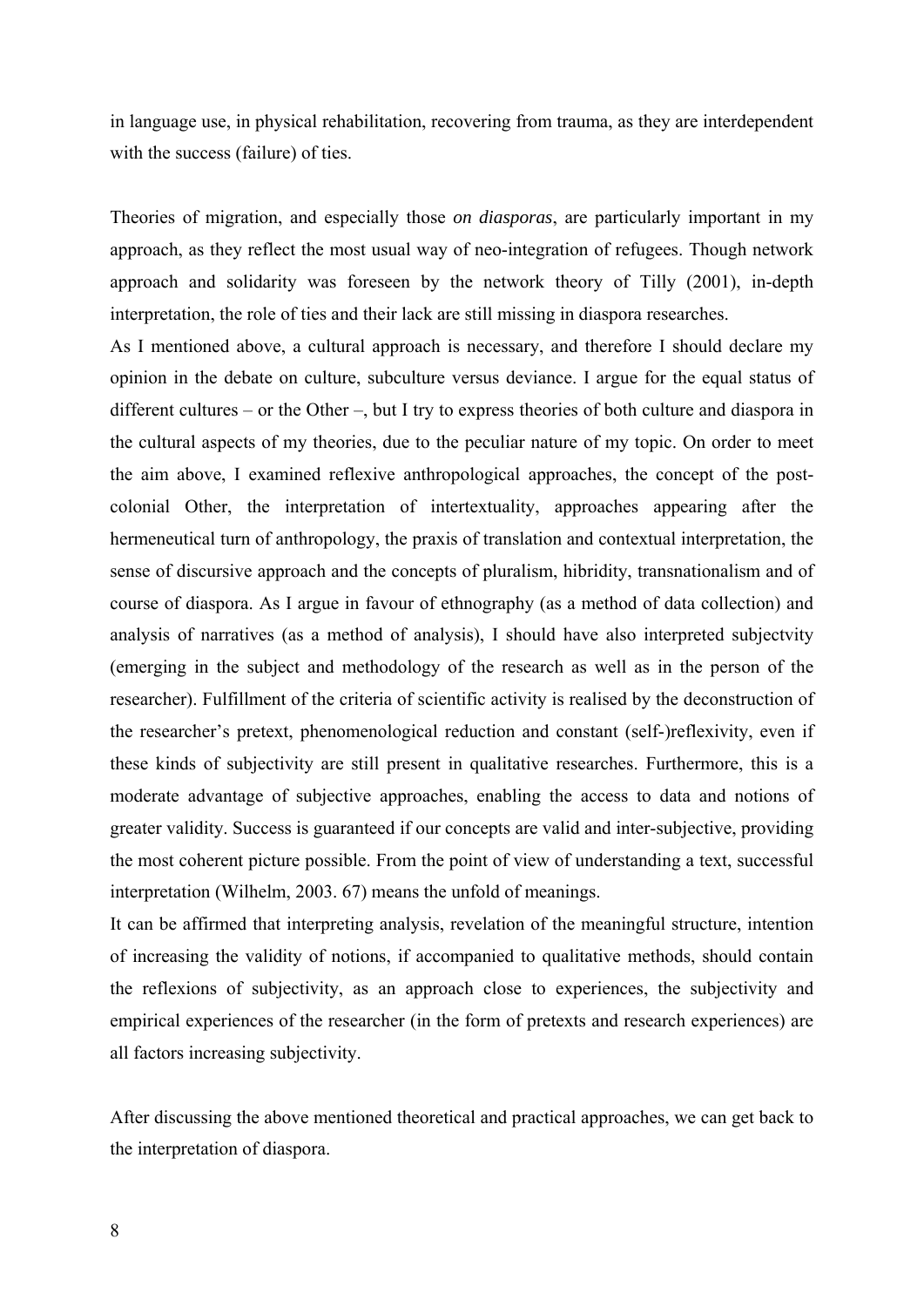Diasporas are social groups at the border of integration and segregation. Although they are within the texture of society, the source of their identity is different, and their legitimity is based on a mythised historical event (and place, culture) (see Safran, 1991. 83-84 és Clifford, 2001.).

Regarding also the aspect of ties, the definition of Safran is to be mentioned, which described two sorts of external ties: firstly, constant ties with the Home, that defines group identity and solidarity of the members of the diaspora, and at the same time it is not perfectly accepted by the receiving society. There are two further – not network – aspects at Safran, one of them being that ethnical community can be found at two places different from the original centre (Home) in the diaspora, and the second one being that the members of the diaspora are committed to their fatherland, preserving the memory and myths of it as well as the hope to be back (Safran, 1991).

Neo-integration of individuals are realised particularly in-group (in their own cultural agent, being the diaspora), the role of out-group being of less importance, and conditional. This depends on the existing network, economical and intellectual resources, fragmentation and last but not least, on the mutual connections of the diaspora as a whole to the receiving country. Boundaries of the sovereignty of diasporas are marked by the ends of individual networks. Therefore, some of the diaspores can have strong ties with many other communities and diaspores, while the ties possessed by other ones are insufficient for the integration of individuals.

Diaspora can provide "the sense of affiliation to somewhere else, an other kind of sense of time and conception, a different way of modernity" (Clifford, 2000), constantly looking beyond the reality of the receiving country, trying to reconstruct the essences of the Home with the expectation of being back is a reality for them or the next generation.

Diaspores exist inside the receiving society, presenting constantly – though not defiantly – the strange and the exotic. Therefore the challenge of hospitality (Derrida, 2004), outsider existence and exclusion as spears of interpretation have been drawn by diaspora to my theoretical approach. Nevertheless, I examined the above aspects from the point of view of ties and failures.

Among those supposing a cumulative causality (Massey et al, 2001. 28-29 and 38), migrant networks are the first factors complemented by the factors of household incomes, possessing (estates) and culture. In my opinion, the above factors should be supplemented with subjective ratings measuring satisfaction about social status or understanding it as an effect of inter- and intra-generation mobility. Furthermore, the component of possessing estates should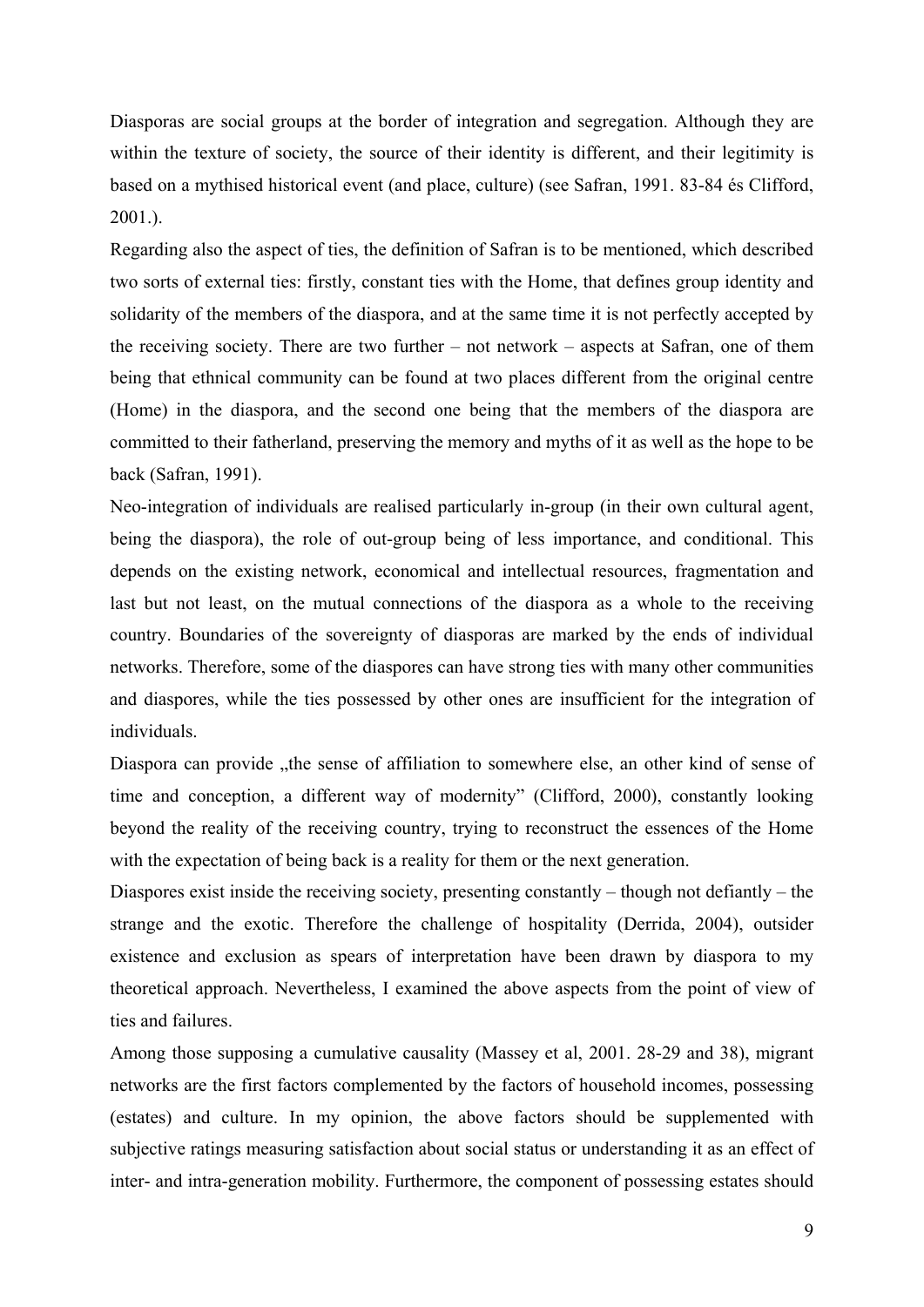not be restricted to the dimension of subsistence, but expanded to that of possessing power. Other possible factors as wars, famines, persecution etc. are also worth being drawn into casual interpretation.

Diasporas are not identical to *refugee communities*, as they consist of individuals from the same national-ethnic communities but with different reasons of migration. Refugees form just a group within diasporas, but theoretical approaches interpreting diasporas can be used as a tool of understanding refugee existence. There are some attributes however, characterizing refugee communities typically.

Refugees are different from the rest of their diaspora by not only their way of arrival, but also their socio-economical status. Moreover, they tend to have stronger in-group ties than with non-refugee members of their diaspora. This feature has two reasons: in the one hand, those possessing higher status hold aloof from those having worse conditions partially or totally, while on the other hand, common experiences of refugees also function as detaining factors to building out-group ties. The above reasons are often complemented by the fact that those being able to leave their homelands legally come from different ethnic/religious/social groups as refugees from their countries.

Nevertheless, refugee communities do have some ties with the rest of their diaspores. These ties are more intensive while feasts and national holidays, and patron-client or – less likely – ascriptive ties are also often formed between them, particularly due to work or entrepreneurship. Therefore, the differentiation between common days and feasts should be supplemented with the temporality originated from the functionality of ties (according to Sinha-Kerkhoff (2006), they are often short). However, in-group ties within ethnical groups or out-group ones between similar groups – regarding religious, national or regional proximity – are maintained in such a way to be able to actualise when necessary.

Taking my research area, diasporas and refugees into consideration, aspects of transnationalism and the concept of cultural familiarity supporting identification should be also regarded.

As integration and networks are essential from the point of view of my thesis, two attributes of cultural familiarity and trans-nationality should be stressed: although it is in-group cultures that are enhanced by familiarity and the bias for the own culture, neighbouring culture are in a constant, reflexive relation at the same time.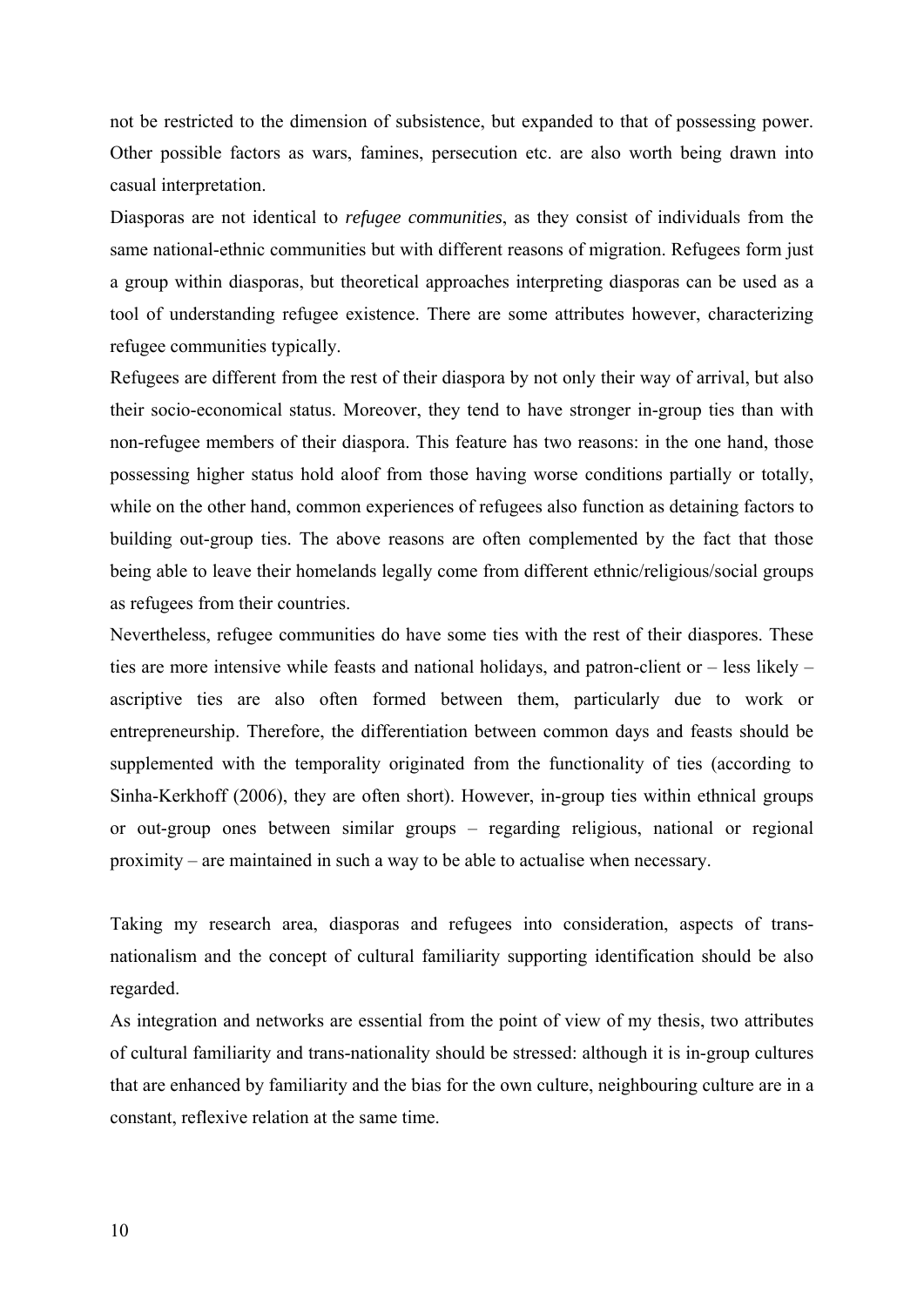Although ties (also regarded as social capital), integration, cultures and identity seem wellexamined areas considering the theoretical approaches above, I can still recognise an empty area.

Dysfunctions and failures of integration have not been examined – this being the task of researchers of deviance and subculture. The process leading from the integration of the individual to its failure and the acceptation of the deviant or the different has not been analysed, although this different integration can be as complete and sufficient as the original one – even if they do not aim at the majority society.

According to network analyzers, explanations for many questions reside – of course – in ties, social capital and the integrative role of ties. However, lack or failure of ties and their role in integration and social capital are scarcely discussed. While examining integration, secession forms the Home and neo-integration, I consider lacks and failures as important as existing ties have been considered by now. According to the praxis of cultural research, they are to be analysed with regard to the characteristics of the given cultures.

Thus I accentuate the process from the lack of ties and the failure of integration to neointegration, analysing it partly retrospectively, and partly by 'tracking' during fieldwork. I demonstrate the process starting at the (first) integration of the individual and leading to neointegration through the failure of the original integration, by the interpretation of the role of lacks and failures of ties in this process. I intended to analyse social networks in their dynamics, trying to explore the morphology of ego-networks at the different stages of the process, aiming at the re-interpretation of interpretations by the opposed sides of integration to society and to cultural community, as well as at the analysis of the roles of lacks and failures of ties in first and neo-integration<sup>[1](#page-10-0)</sup>.

1

<span id="page-10-0"></span> $<sup>1</sup>$  This is not exclusively the second one, as it can be result of a multiple attempt of integration. In this case,</sup> intermediate stages are also to be examined.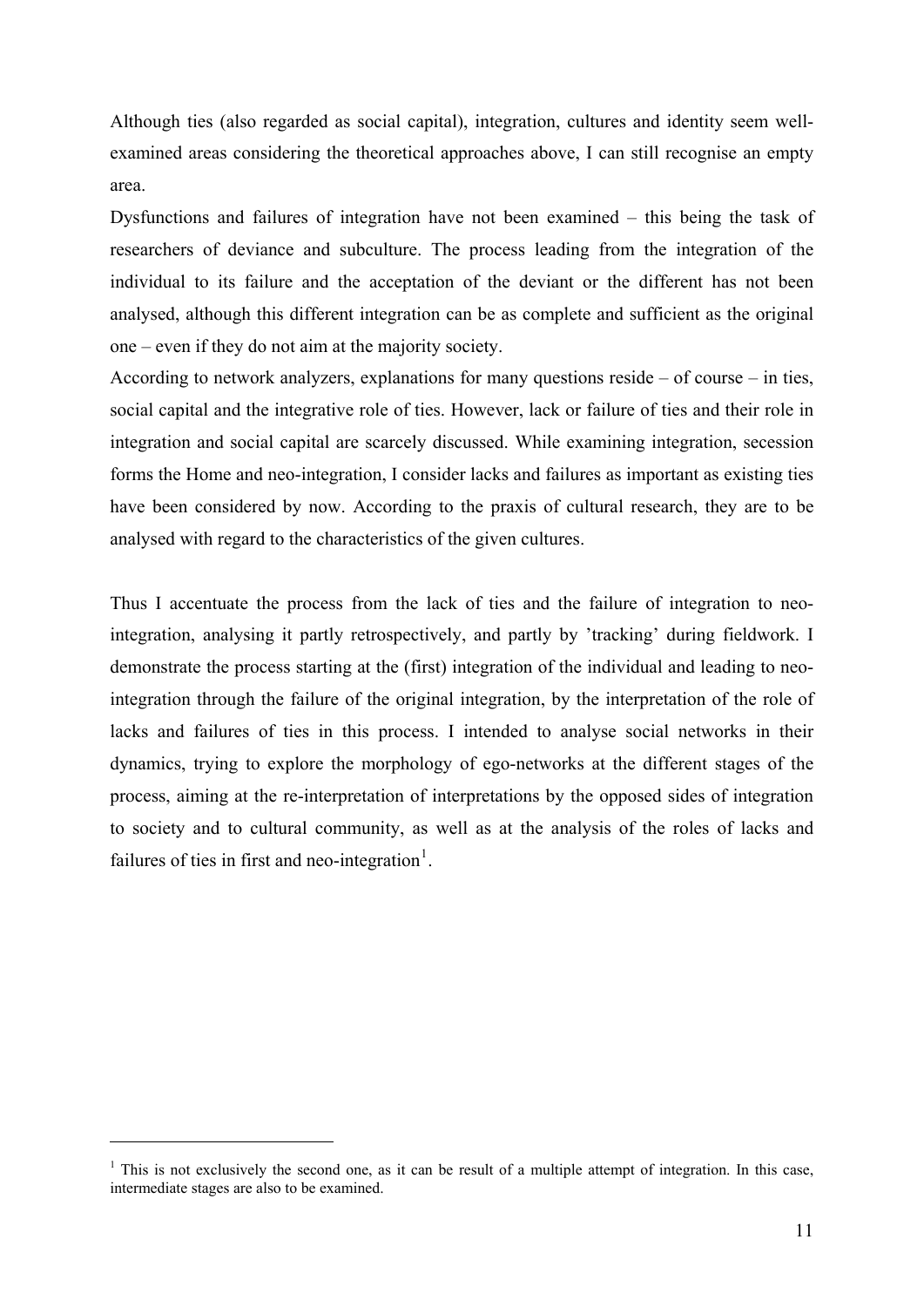### <span id="page-11-0"></span>**II. Methodology of the research**

### **II.1. The research area**

Prior to the present research, I had explored Muslim communities in Hungary since 2003, then refugees of the camp of Békéscsaba since 2005, observing the life of refugees leaving the camp within their diasporas.

Refugees of the camp came from the Balkans, the former Soviet Union, South Asia, the Middle East, Maghreb Region and Sub-Saharan African countries. Briefly after starting my fieldwork, those coming from the last four regions turned to be closer to me regarding both their language and culture. Therefore I chose interviewees from the following countries (in alphabetical order): Afghanistan, Algeria, Bangladesh, Ivory Coast, Ethiopia, Guinea, Iraq, Iran, Cameroon, Congo, Liberia, Mali, Nigeria, Pakistan, Palestine Territories, Somalia, Sudan, Turkey, Uganda, Uzbekistan. In spite of the great cultural, religious and linguistical disparities within these communities, I managed to build up a way of communication with them, that made my research possible.

#### **II.2. The methods**

# *II.2.1. Fieldwork*

My fieldwork was realised from 2005 to 2008, making interviews and conversations, as well as observing social networks. It was located at the receiving station of Békéscsaba, the railway station and many diasporas in Budapest. Besides the role of the researcher, I worked as a volunteer in the refugee camp, what made my access and free moving possible, and moreover, enabled to make acquaintance with and at the same time, to provide help to the refugees. During my fieldwork, I decided to take up the role of participant observer (Babbie, 1996. 308). My role was constantly changing within the one I chose to play. I was sometimes regarded as partner in religious debates (especially by Muslims) as well as political and social issues, and at the same time, as voluntary translator in seeking for jobs and in attempts to obtain refugee status. The above roles seemed to be mixed at cultural questions and conflicts. Communication at the field was facilitated by my previous fieldwork experience<sup>[2](#page-11-1)</sup>, knowledge

<u>.</u>

<span id="page-11-1"></span> $2$  My previous knowledge about Islam (see Nagy, 2007, 2008, 2009a) were complemented with studies on wahabi, sufi and shia schools, while within Christianity, I strove to learn about the specific features of African Christianity.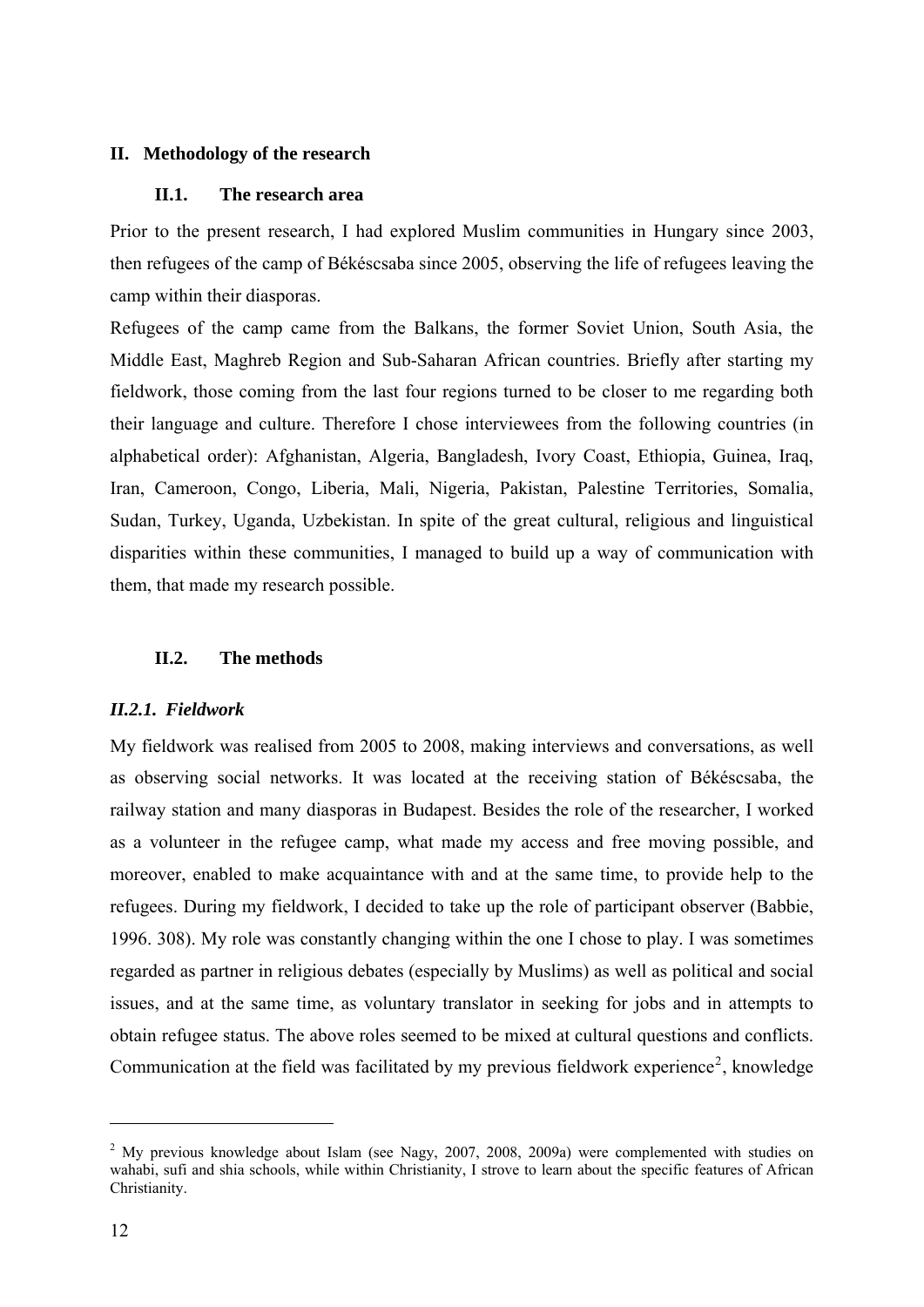of cultures<sup>[3](#page-12-0)</sup> and languages<sup>[4](#page-12-1)</sup>, as well as socio-cultural and political information about the given countries.

During my research, I focused on male and female roles, concept of friendship, monogamy and poligamy, role of the head of family and collegial ties, as their cultural interpretation was necessary.

98 interviews including short and long ones, a numerous of conversations and analyses of 22 homeland and 39 present social network have been realised during my fieldwork. I organised interviews – both short and complete narrative ones – around three junctions as life story, refugee existence and ties. In many cases, I should have made more conversations with the same interviewees so as to feel my interview complete. Due to the special character of my fieldwork, I had the occasion to find them again and refine their narratives.

#### *II.2.1.1. Narrative interview, narrative analysis*

<u>.</u>

By narrative life interviews, I intended to examine social and socio-cultural environment, ties and their cultural meanings, functioning, presence and lack, possible sense of failure due to the lack of ties, skills of maintaining ties, level of satisfaction, prospects of future and last but not least, the impressions on social environments. I also aimed at exploring ties and networks, both present ones and those being able to be examined retrospectively, taking into consideration that objectivations examined retrospectively are interpreted by interviewees in view of the present situation.

Interviews were made in an unstructured form, in order to avoid the building of narration and influencing of the structure of (nearly) natural reminiscence as much as possible. Therefore I was aware of not only the ways of argumentation and legitimation, but also sequencies, structuredness<sup>[5](#page-12-2)</sup> and sentimentality of the text.

According to the above considerations, I made narrative analysis so as to explore the ways of argumentation and legitimation, enabling to strain off the features of reminiscence (Pászka, 2007; Nagy, 2009). During interpretation, I considered that life stories are based on the facts

<span id="page-12-0"></span><sup>&</sup>lt;sup>3</sup> Understanding West African refugees and East Africans in diasporas was facilitated by my knowledge about Rasta culture. Beyond this, I wanted to learn about Punjabi, Pashtu, Tajik, Malinke, Senoufo, Ibo, Yoruba, Hausa, Amhara, Tigre, Oromo, Somali, Kurdish, Palestine, Arabic and Sudanese cultures. 4

<span id="page-12-1"></span><sup>&</sup>lt;sup>4</sup> I learned some Urdu, Farsi, Ibo, Amhara, Senoufo, Somalian and a Bamileke dialect, and tried to adjust my English to the English used in the camp, as well as to use some basic French expressions.

<span id="page-12-2"></span> $<sup>5</sup>$  For the interpretation of structuredness, it is necessary to identify whether the interviewee is a professional, an</sup> occasional or an inexperienced storyteller. Furthermore, it is well-known that in some of Sub-Saharan cultures only a brief and structured text is given unless there is constant feedback about the attention of the partner. In case of this feedback, a more vivid, detailed narration is provided.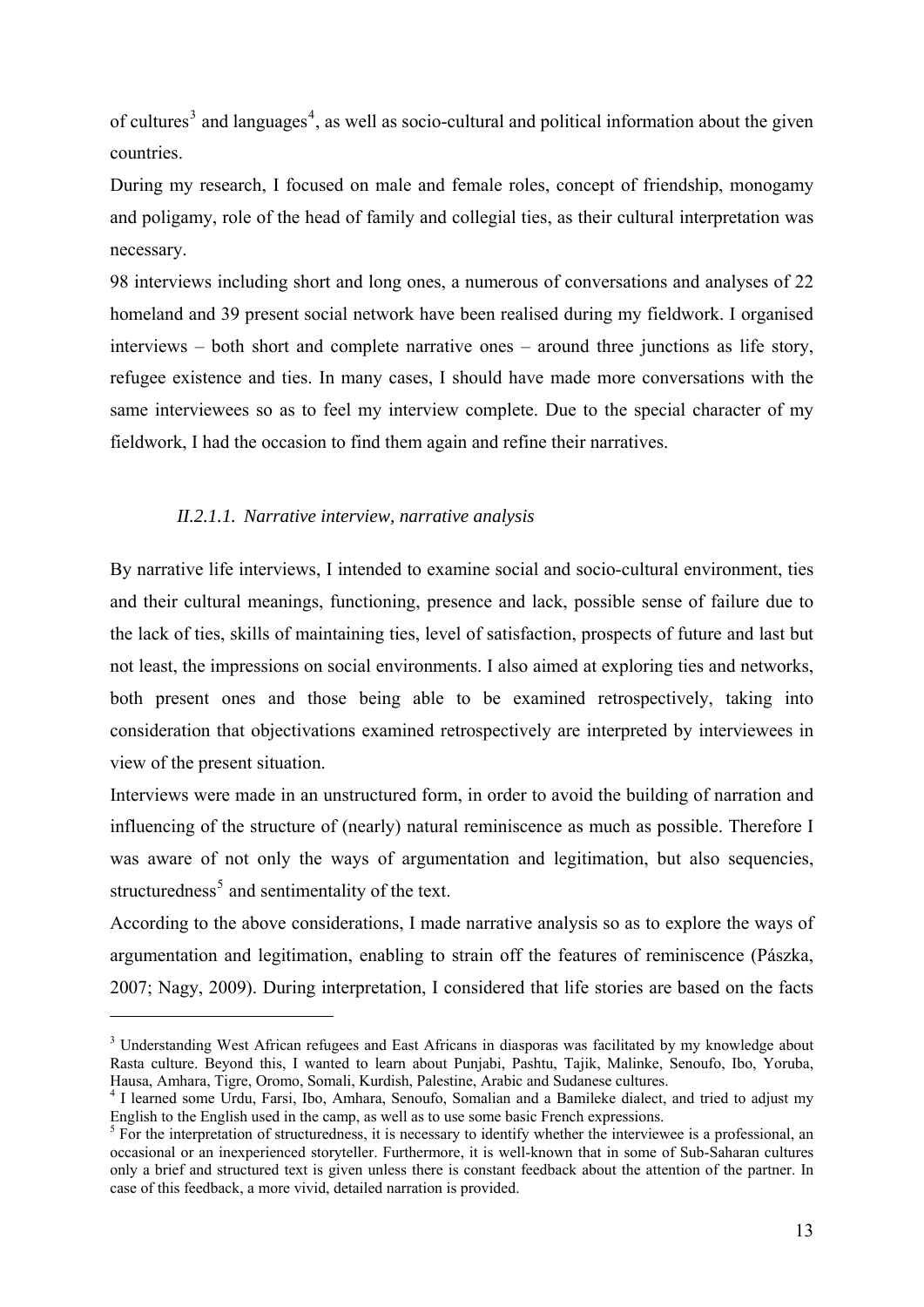<span id="page-13-0"></span>of life career (Pászka, 2007. 190), but these facts appear from the subjective point of view of the present, so narration of a life story is a process of interpretation interpreting, analysing casual processes and in the same time, legitimating the present situation.

Regarding methodology, I found the hermeneutical approach – or postmodern sociological / anthropological approach – adequate, as in spite of its weaknesses at generalisation (and to an extent, at reliability, too), validity is its strong point.

#### *II.2.2. The flexible survey method*

Intending a more valid data collection, I used flexible survey instead of traditional survey method (Letenyei, 2004. 134). Due to this method, the range and reliability of the collected data were not modified, but even more validated by different phrasings or languages of my questions (see Letenyei, 2004. 135). Phrasing of questions on education, time, age, friendship etc. were problematic, as I needed to re-phrase them according to cultures, languages and religions.

By using flexible survey method, I could generally enforce demographical data, but the data and information relevant as proof or disproof to my hypothesis and leading to my conclusions were obtained mostly by my fieldwork and interviews.

#### *II.2.3. Social network analysis*

By social network analysis, I examined integration (past, and present or neo-integration), existence and lack of ties, as well as failures of ties. During my research, both social networks of groups and ego-networks of their members were analysed, according to the following considerations.

I studied the ego-networks of group members, the existence and lack of ties towards the worlds of family, friends and work. I examined the dynamics of ego-networks or the morphology of the social network, existence and lack of ties, their intensity and usage at the first integration, as well as at the second (third etc.) one called neo-integration after the failure of ties and integration. I took into consideration that my interviewees are in the phase of rebuilding and widening their ties. Observation of those being in Hungary for several years, so building their new networks for a longer time is a possible control for this. Moreover, the fact that I could interview some persons at two different stages of neo-integration (at the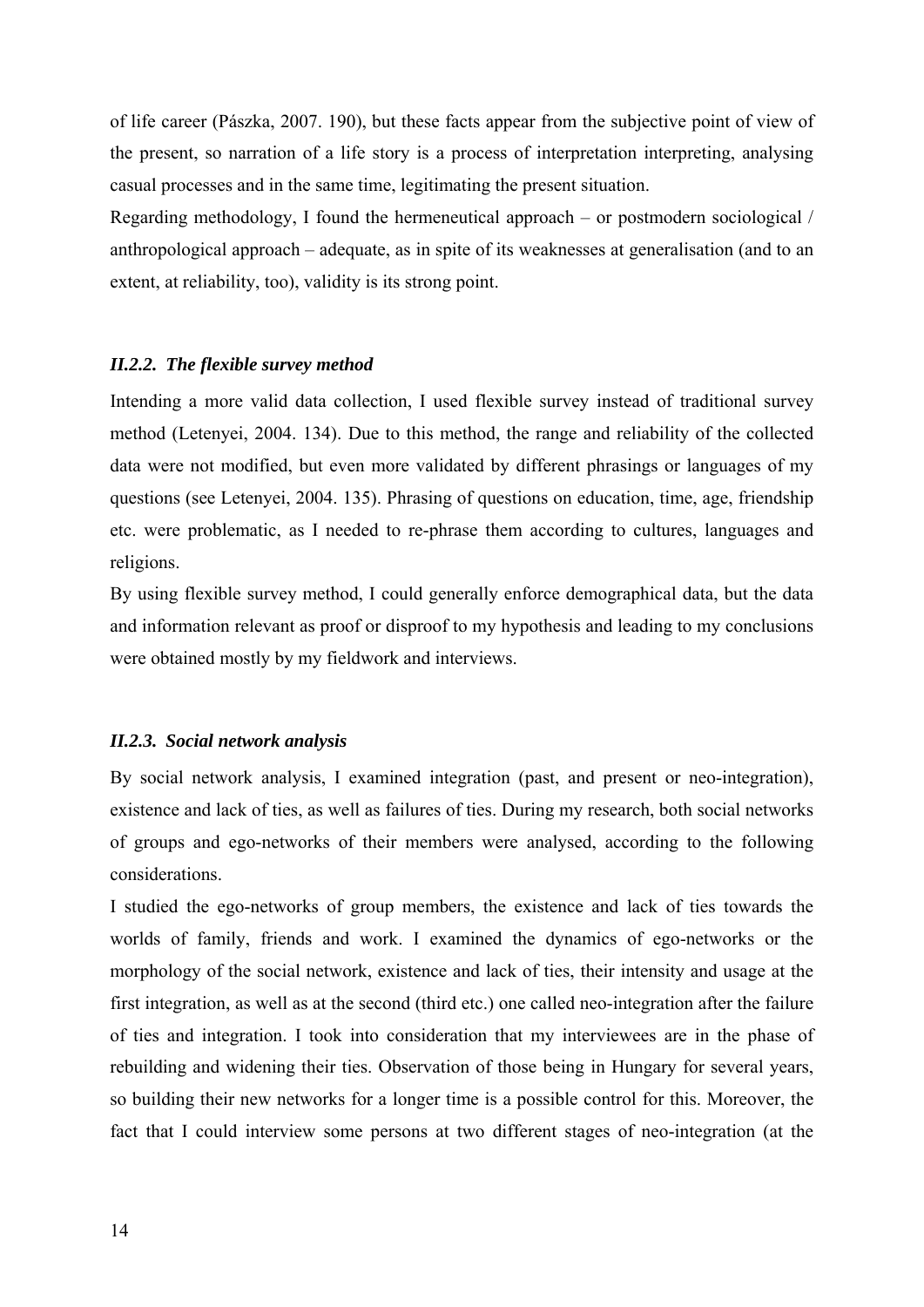beginning of their lives in the refugee camp, and then much later, outside the camp) also served as a controlling factor, supplementing retrospective network analysis.

Interactional and structural features of the ties of individuals were observed by the analysis of temporary networks at the refugee camp.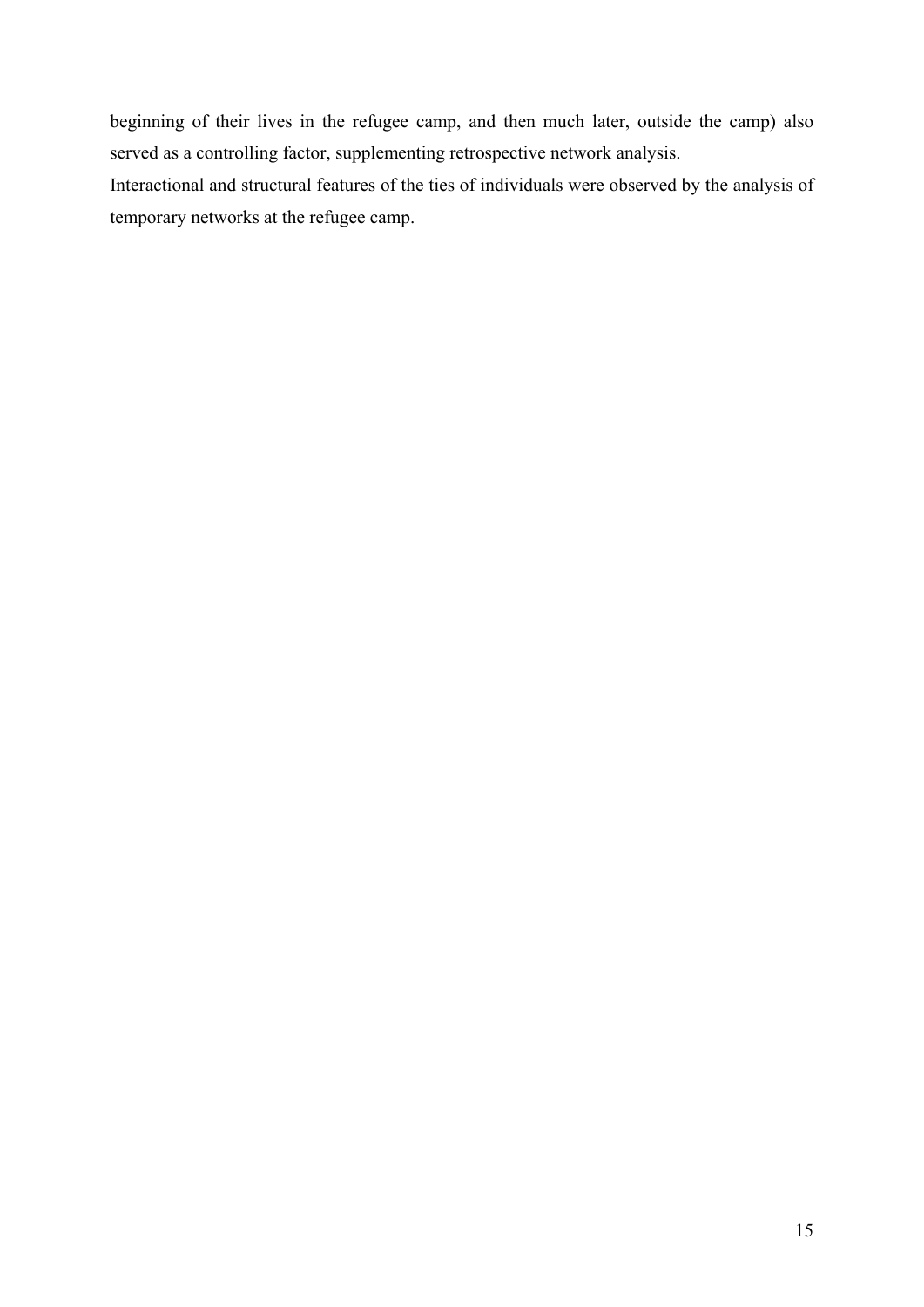#### <span id="page-15-0"></span>**III. Results of the dissertation**

### **III.1. The characteristics of neo-integration**

During the fieldwork I experienced that the neo-integration means the neo-integration to the diaspora in the first place, and in the second place it means the neo-integration to the receiving society. The latter disappears first in consequence of the relationship failures, and rarely and weakly can be experienced a direct connection between the refugees and the members of the receiving society. The neo-integration depends on the specific experiences of the individual. His/her culture, socialization, relations, the lack of relations and its perception, failures, and the knowledge about the receiving society's myths are included in these experiences. Even though they start with an attempt to integrate to the receiving society they face their own foreignness and being discriminated. In addition, the lack of relations in the first integration and its failures and the failures during the neo-integration also influence the formation of the neo-integration.

In connection of the first integration I analyzed the effects of the esthetic-existential crisis, which can be the cause and also the result of the absence of the relations. At the same time this can generate new relationships which help the migration and are accepting towards the individual's new terms of success and his/her way of life.

The situation of refugees and migrants stands out with the multidimensional interpretation of the inter- and intra-generational mobility: in the spatial, educational-occupational, income dimensions in relation to father's status we can experience a short-term rise or stagnation (mainly at home) – but there is a decline regarding to the individual's original status. In the light of this the narratives of success are less present than the narratives of disappointment, discontent and failure. The fact that the spatial mobility required a significant (economic) capital expenditure attracted my attention to the chances of the conversion of capital. My results show that the rate of return is low during the first years and the latter return is a relationship-sensitive and long-term process. As time goes on the chance of the conversion increases theoretically but as a matter of fact they have a lot of obstructive factors: so in case of the lack of relations or with only diaspora oriented relations the chances of conversion decrease due to the weakness of neo-integration. The conversion of social capital to economic capital is based on mutual trust which depends on culture and religion in this social space. Therefore the conversion between the diaspora is more obvious, but it can bring less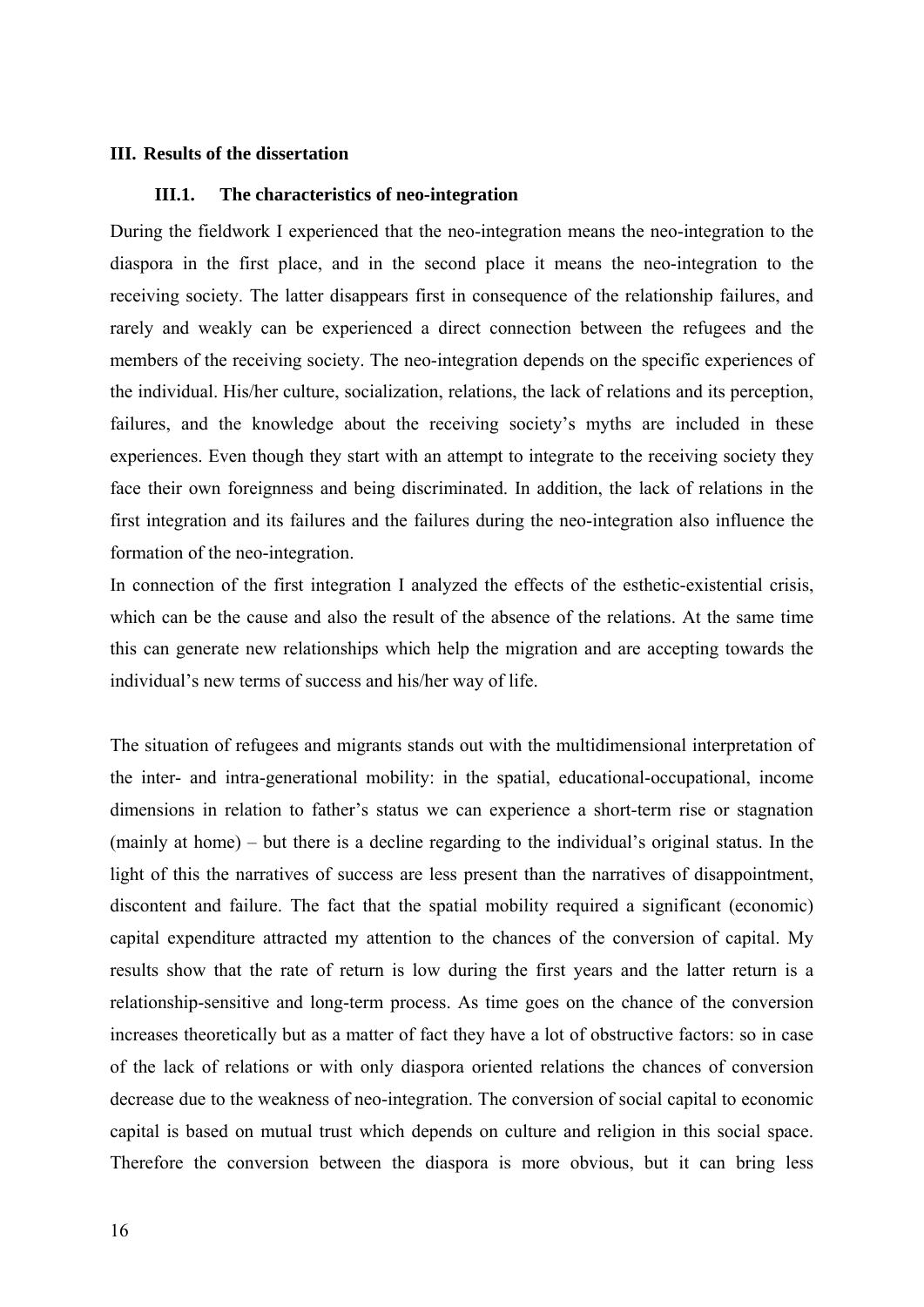economic benefit than the out-group conversion. The chance of economic conversion increases if the individual has heterogeneous/transnational relationships and can react to ethnical, cultural or religious similarities. The conversion with the receiving society has to materialize without the latter.

Besides the conversion of capital the power, reputation, the achievement and keeping of status is relationship-sensitive – in the society and within the diaspora as well. The in-group within society status achievement is helped by occupation, income, stable lifestyle and accessibility – in this cultural space the religion is often indispensable part of the stable lifestyle.

I analyzed the achievement and keeping of status regards the affections and relational deficiencies as well. I concluded that the affections come into existence by the principle of similarity: in addition to the ethnical, religious and regional similarity the gender is determinative, too.

Beside the existence of relationships I also analyzed the lack of relations and the effects of the retrospective researchable lacks of relationships. I classified these into four groups: both the weak and strong ties were divided into two, on the basis if the relation was established or not. As a result of the research I concluded that this approach can be expanded taking into consideration that the individual accepts or refuses the lack of relationship. This forms the relations to the diaspora and the receiving society in the period of neo-integration. The openness towards establishing relations shapes positively the emergence of neo-integration, even then the selection of alters is restricted by the rules originating from tradition, culture or religion. Because of the relational failures less new relations evolve and the morphology of the new social network differs form the one described as "normal" which is realized in the period of the first integration and other aspects of neo-integration (solidarity, communitas, loyalty) are fragile as well.

Evidently I was continuously separating the attachment and neo-integration to the diaspora and to the receiving society and the characteristics between the diaspora were drawn into the analysis as an additional aspect.

I found that if the diaspora is economically strong and/or the ties between the individual and the members of the diaspora are strong, the attempts to connect to the receiving society, the initiatives to the integration – and even the demand for recognition – are less intense, weak. Moreover the out-group relations are not successful because of the low degree of ambition, willingness.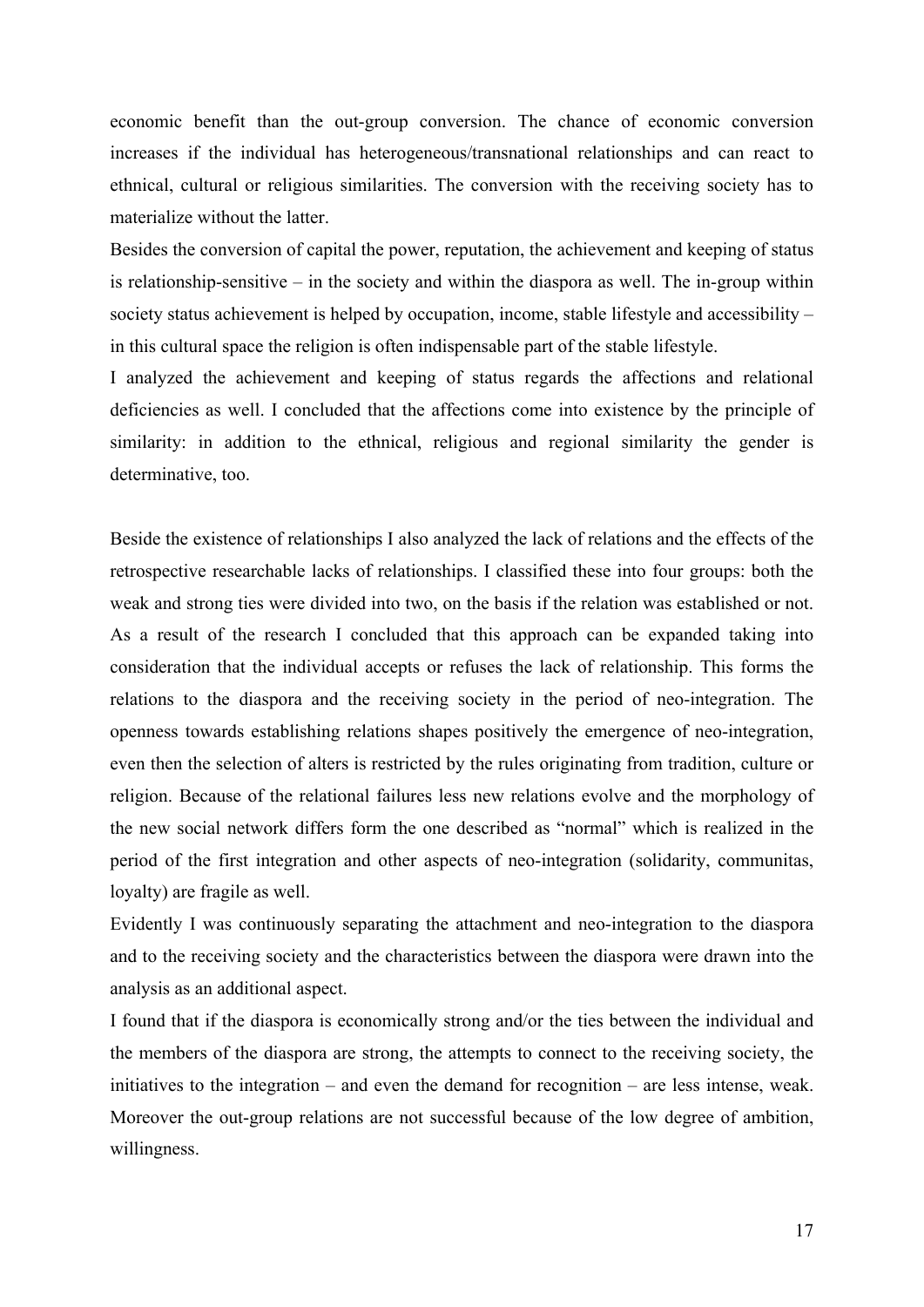<span id="page-17-0"></span>But if the diaspora is not strong economically it revaluates the out-group relations even if it is a coherent community. However the intensity and intimacy of these relations is low: they mean the sources of the information and getting a job. The relational failures appearing in the practical experiences can weaken the in-group, similar ethnical-religious relations too. Therefore the neo-integration to the diaspora can become weak as well.

Testing my hypotheses I found that the relational deficiencies significantly affect the neointegration and the cultural characteristics and the cultural differences in the transnational relations are weakening the neo-integration.

### **III.2. Hypotheses and results**

#### *III.2.1.The lack of relations affects the integration negatively.*

The evolved relational deficiencies affect the formation of the weak and strong ties in the period of the first integration. Not many ties are established, and they are less intense and intimate (compared to the ones between the individuals from same culture). The affect of values and normative control transmitted by the relations on the individual is weaker, too. Therefore the integration of the individual can be weaker just like the social embeddedness (the number of domestic relations, the existence of weak ties, and the intimacy of weak ties). Often the relations to the reference group – which are few as well - dominate these relations too (see Figure 1.). These connections can be understood by the help of the other tested hypotheses.



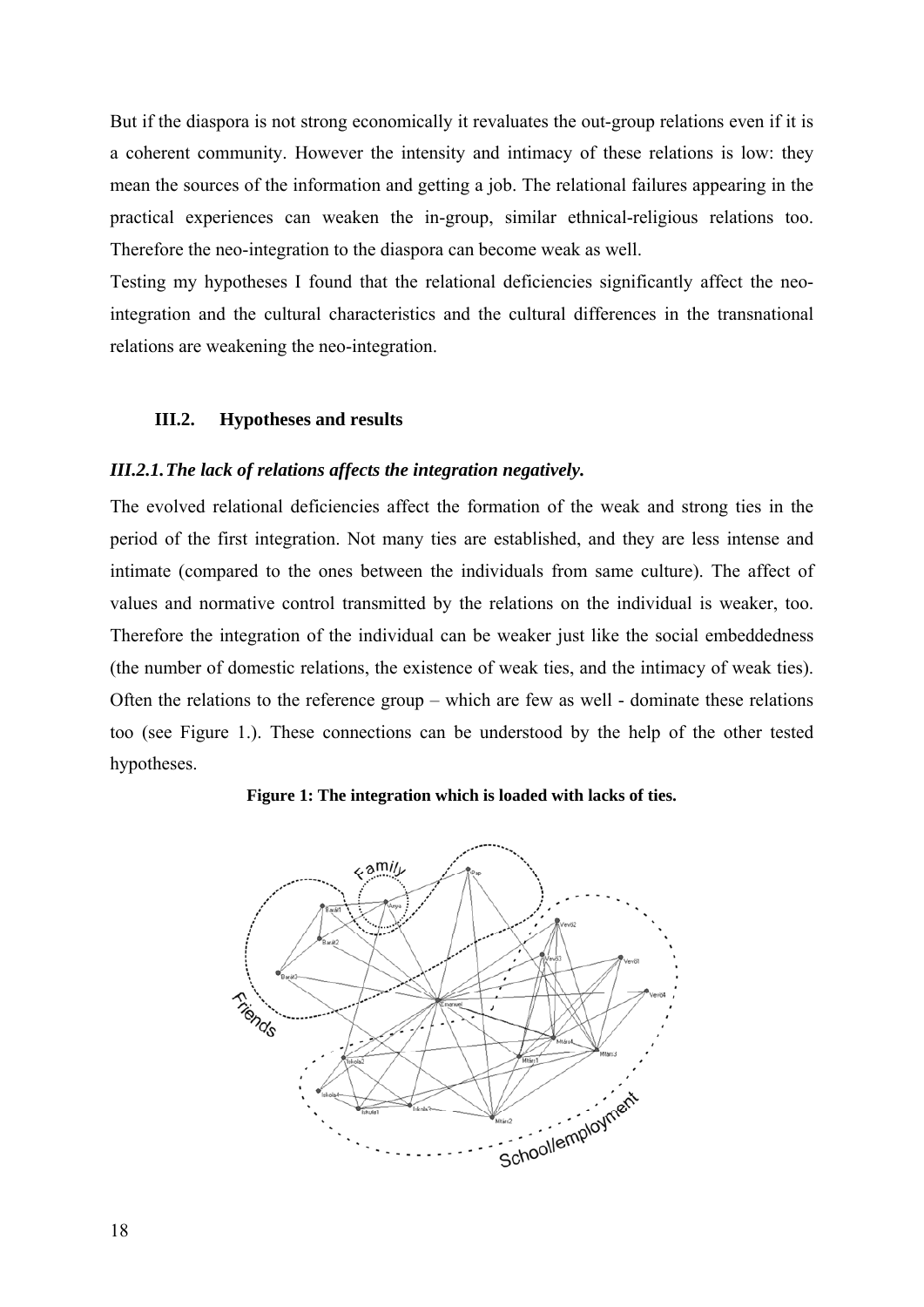#### <span id="page-18-0"></span>*III.2.2.The different types of lack of ties weaken the integration in different ways.*

The four types of relational deficiencies (the weak and strong ties divided by whether they were ceased or not even existed), especially the subjective evaluation, is the acceptance or rejection influence the formation of relations. I determined the following subtypes:

- *1. The rejection of the ceased strong tie which results that the ego is not opened to new strong ties.*
- *2. The individual accepts the ceasing of the strong tie, therefore the person is open to new relations. The homogeneity is not a condition to these and culture or tradition does not determine the selection of the alter.*
- 3. *The individual accepts the lack of the never existed relation, thus he/she remains open to a new relation, but the selection is determined by tradition.*
- *4. The individual refuses the lack of the strong tie, therefore is not open to new strong relations.*
- *5. The person accepts that the weak tie did not evolve, thus is not open to establish new weak ties.*
- *6. The person refuses that the weak link is not established, therefore he/she is open to new relations, and this relation should not be determined by tradition.*
- *7. The individual accepts that a weak link is ceased, remains open to new relations, and culture does not influence the selection.*
- 8. *The individual refuses that a weak link is ceased thus he/she is not open to new relations.*

The openness to relations affects the formation of the-neo-integration in a positive way, even if the internalized rules from tradition, culture or religion limit the selection of alters to some extent.

The implicit or explicit refusal of establishing relations can limit the relations with not only the receiving society but with the diaspora as well, thus the neo-integration is weak, the solidarity, the normative control and the loyalty will be negligible to both ways according to the interviews.

As for the social network researchers out the fact that the different types of weak ties support the individual in diverse ways clearly stands (e.g. Granovetter, 1973 and 1991 or Wellman, 1992), for me it became clear in the same way what kind of influence the lack of weak and strong ties have on the integration/neo-integration. As mentioned above there are relational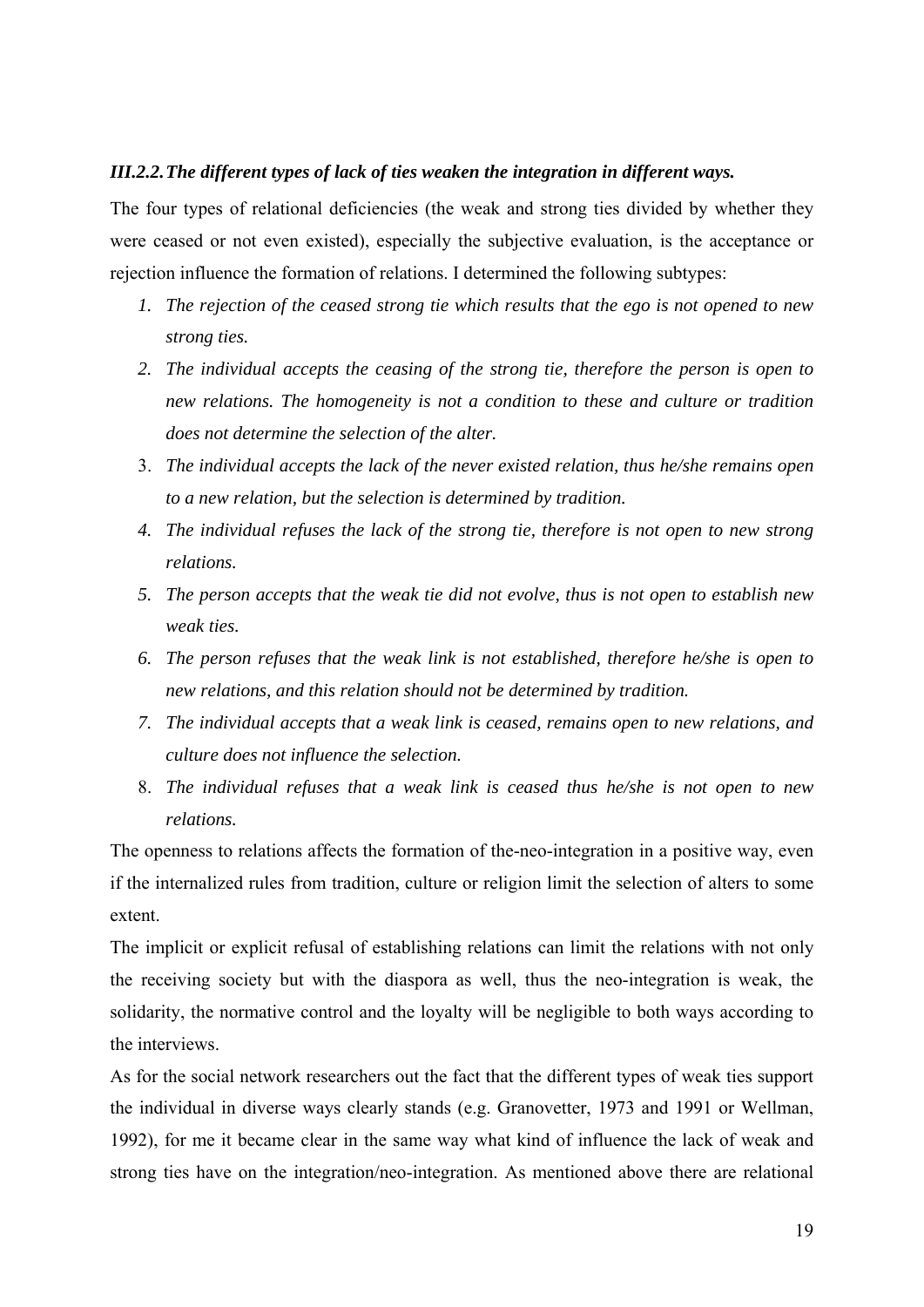<span id="page-19-0"></span>consequences but it effects the integration as well. The lack of strong ties weakens the community/national loyalty; therefore the habitus and the collective consciousness do not or barely reach the ego. The lack of weak ties causes problems not only regarding to the access to information or the stakes offered by the reference group, but the control of the group, the goals of the group and the feeling of communitas can be absent too. These partial shortages can lead to the dysfunctions of the integration – which also can be shown in a relational approach.

# *III.2.3.The types of the different lacking relations are influenced by the diverse socialization schemes and psychological attitudes.*

I found that the socialization schemes (socialization in a traditional extended family, polygamist father figure or the nuclear family, the existence or lack of religious surroundings, the habitus) determine what kinds of relations the individual has. The more religious and traditional the nurture of the person is the more he/she protects his/her relations. Besides this the bigger and more traditional family means more relations and the person tends to establish strong ties as well.

The socialization determines the relational deficiencies in the integration and neo-integration in the same way. The keeping of relations is more intense, thus only a few strong tie cease by the individual's choice, and the normative control influences the forming (and the lack) of the weak ties.

In traditional families the strong ties can end in case of death or because of rude violation of the norms. In a nuclear family it is simpler to break off or neglect the cousinhood. In this type of family it can occur that the (normally existing) connection is not established, e.g. between the children of a family which moved to the city and changed their lifestyle and their grandparents.

# *III.2.4.The failures experienced in relations have negative influences on the neointegration.*

This hypothesis proved to be right only partly, because the time factor needed to take into consideration. Often the relational failures are not accepted however in some case the sense of failure can be effaced by the progress of time. Thus I have to offer my opinion the  $4<sup>th</sup>$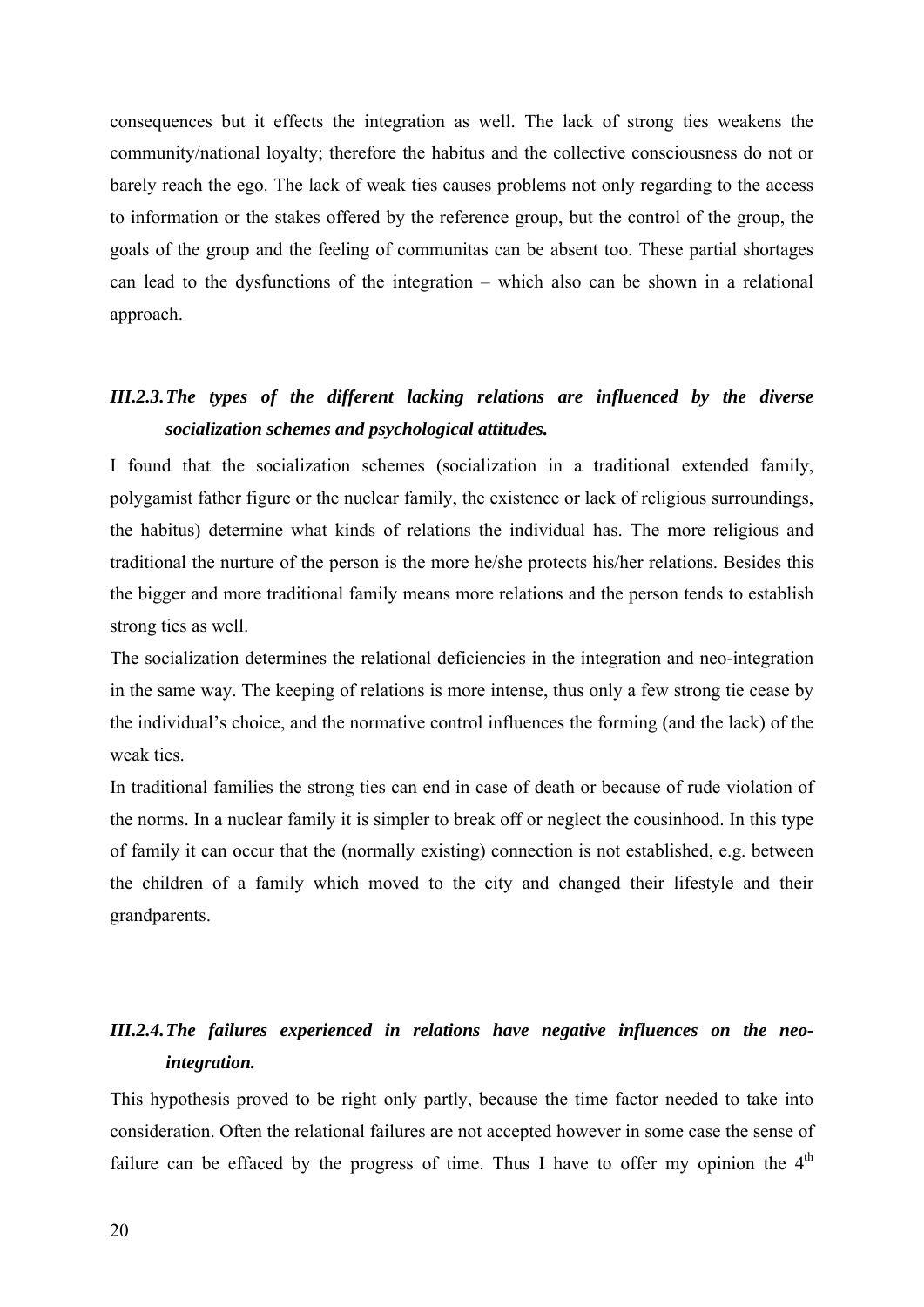<span id="page-20-0"></span>hypothesis is not verifiable in this form, just if we break up it more. The rejection of the ties' failure has a temporality. I interpreted the subjectively negative assessment of the ceased weak and strong tie as a relational failure; however, it is important to analyze how the individual processes that failure.

Therefore if the individual accepts step by step the failure the negative effect on the neointegration will slowly disappear. If the relational failure is accepted it does not influence directly the relations with the co-workers. The fact that these relations have a relatively small number is caused by the refugee legal status and the transnational characteristics of his/her relations.

If the individual cannot process the relational failure, then the existence of relations, the morphology of the personal network, the skills needed to establish a relationship and the neointegration are all different. The number (relative and absolute number) of the relations is smaller, some of the morphological elements are missing – namely those types which are missing from the personal network. In case of the unprocessed failure the relational skills and the desire to establish a relationship are weakened or missing and the neo-integration has become fragile. The failures of the transnational relations are influenced by the exclusion and discrimination. This weakens the neo-integration to the receiving society at the first place and the relations between the diasporas in the second place but does not influence the in-group (within the diaspora) relations.

Therefore I have to admit that the hypothesis can be acknowledged only if the acceptance of the relational failures does not occur – in this case there is a negative influence on the neointegration.

# *III.2.5.The personal network of the neo-integration is not similar to the morphology of the first personal network.*

Analyzing the morphological elements the shrinking of the family and occupational relations is eye-catching. In the period of the neo-integration the strong ties are barely seen; they are mainly maintained domestic strong ties, in rare cases established new relations can be seen. The ethnical/religious homogenous relations are more important than the relations with friends or people from the same age group, thus the ego is more strongly connected to the diaspora but these relations are not intimate, either. The personal network of the neointegration is not similar to the morphology of the first personal network: beside the two shrinking morphological elements (family and school/employment) we can experience that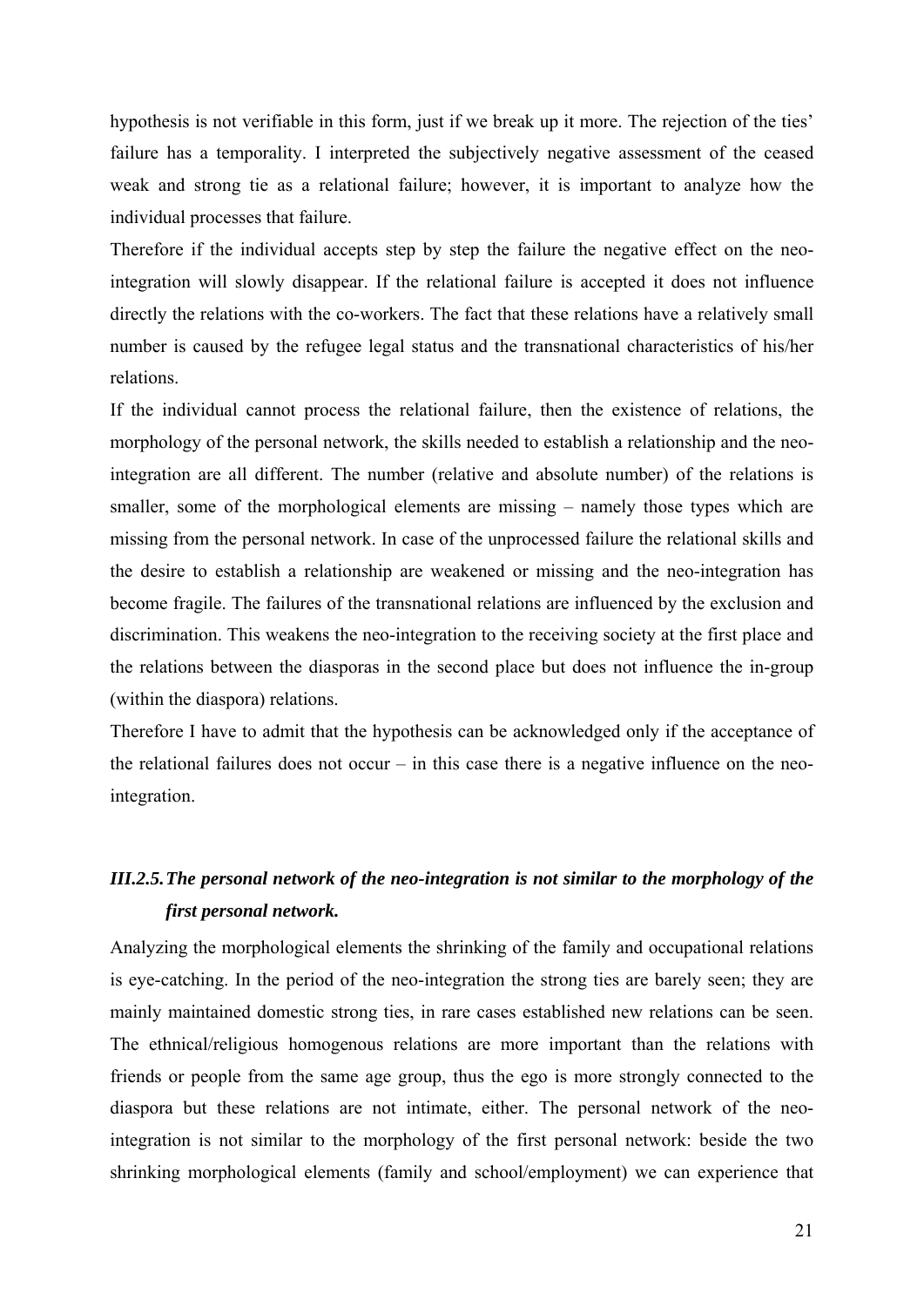they appear in the new relations in only small numbers. On the other hand the friendship networks (the element called ethnical/religious homogenous element) in some cases mean more relations in the neo-integration than in the first integration. The ethnical, linguistic and religious homogenous relations are more valuable in diasporas. (See Figure 2a and 2b.)



**Figure 2a: The morphology's sweeping changes. A Pakistani man's network from Homeland.** 

**Figure 2b: The morphology's sweeping changes. A Pakistani man's network from diaspora.** 

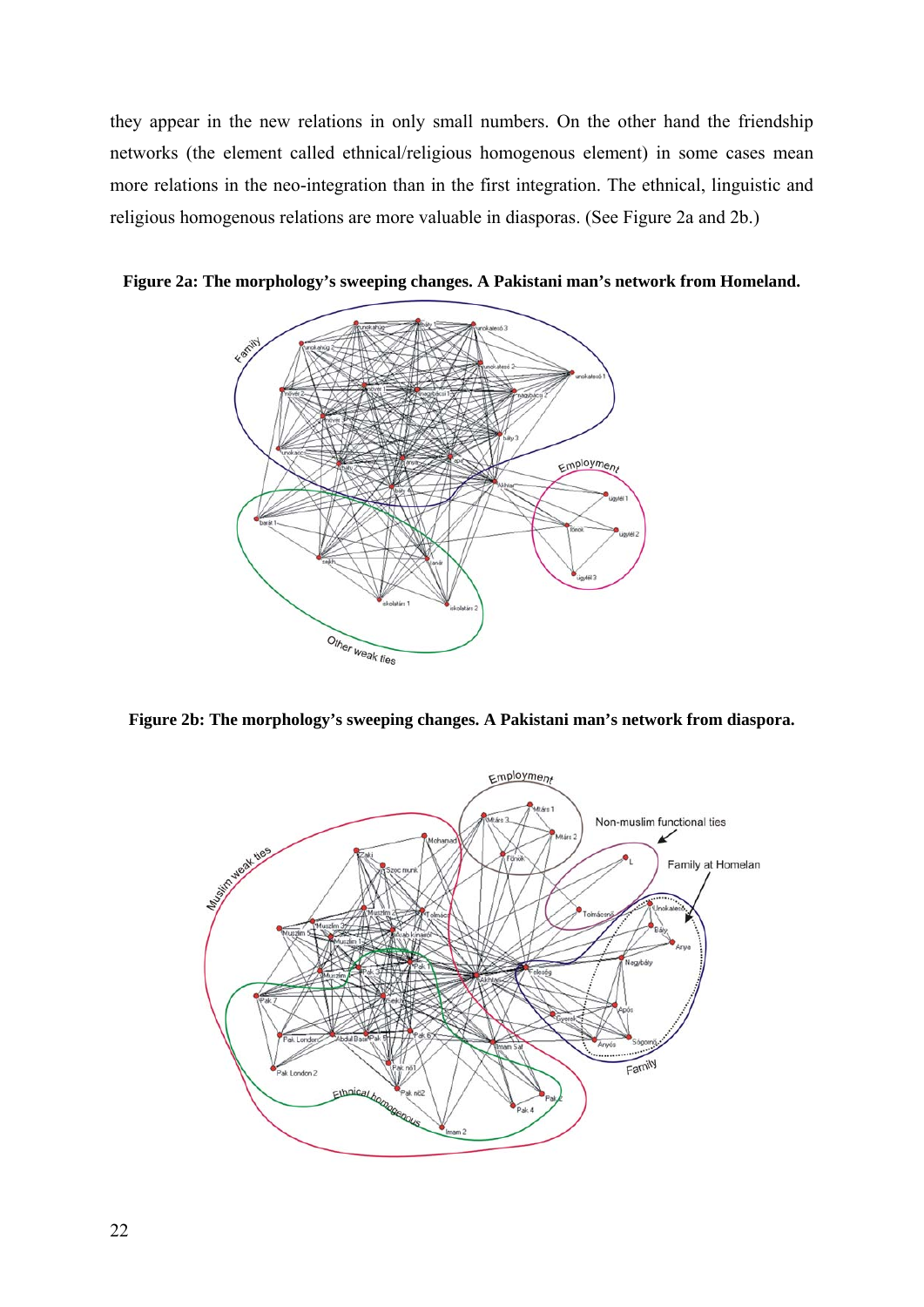#### <span id="page-22-0"></span>*III.2.6.The childhood socialization also influences the relations (re)formed in adulthood.*

The validity of the effect of the above mentioned relations formed by culture, religion and habitus and the influences that determine the relational failures do not disappear with the growing spatial distance caused by getting away. The establishment of the relations is obstructed by culture, habitus and religion. Therefore relatively few weak ties are established with the opposite gender, with people from other diasporas or with people from other religious groups during the neo-integration. The majority of the new relations in neointegration are religiously and ethnically homogenous – in these relations the cultural practices can be exercised. Because of the missing cultural experiences the transnational relations easily break up. In this vulnerable period of their life the refugees often see this as a failure and they tend to turn back to homogenous relations again.

Among the socialization schemes the traditional-conservative scheme emphasizes the keeping of relations the most. The individuals who are socialized by this scheme (rural Pakistani and Somali, some groups of urban Somali, Afghans and Iraqis etc.) have a dense personal network in the neo-integration because they have a lot of in-group (ethnically homogenous) relations and they keep the relation with their families. The people socialized in less rigorous schemes (urban West-Africans, Pakistani and Somali) have a more scarce personal network, because this scheme lets relational failures influence the individual.

This hypothesis proved to be right: in the periods of neo-integration and the earlier transitional integration the individual's culture influences the keeping of relations – in the establishing, reforming and keeping the relations as well.

Summarizing my research results I can conclude that using the theoretical-terminological approach of the integration (and neo-integration later) with the analytical approach of the relations and drawing the elements defined in the terms of integration into the interpretation we can understand how the relational failures influence the integration and neo-integration. (See Figure 3 about the process which is going on from integration to neo-integration.)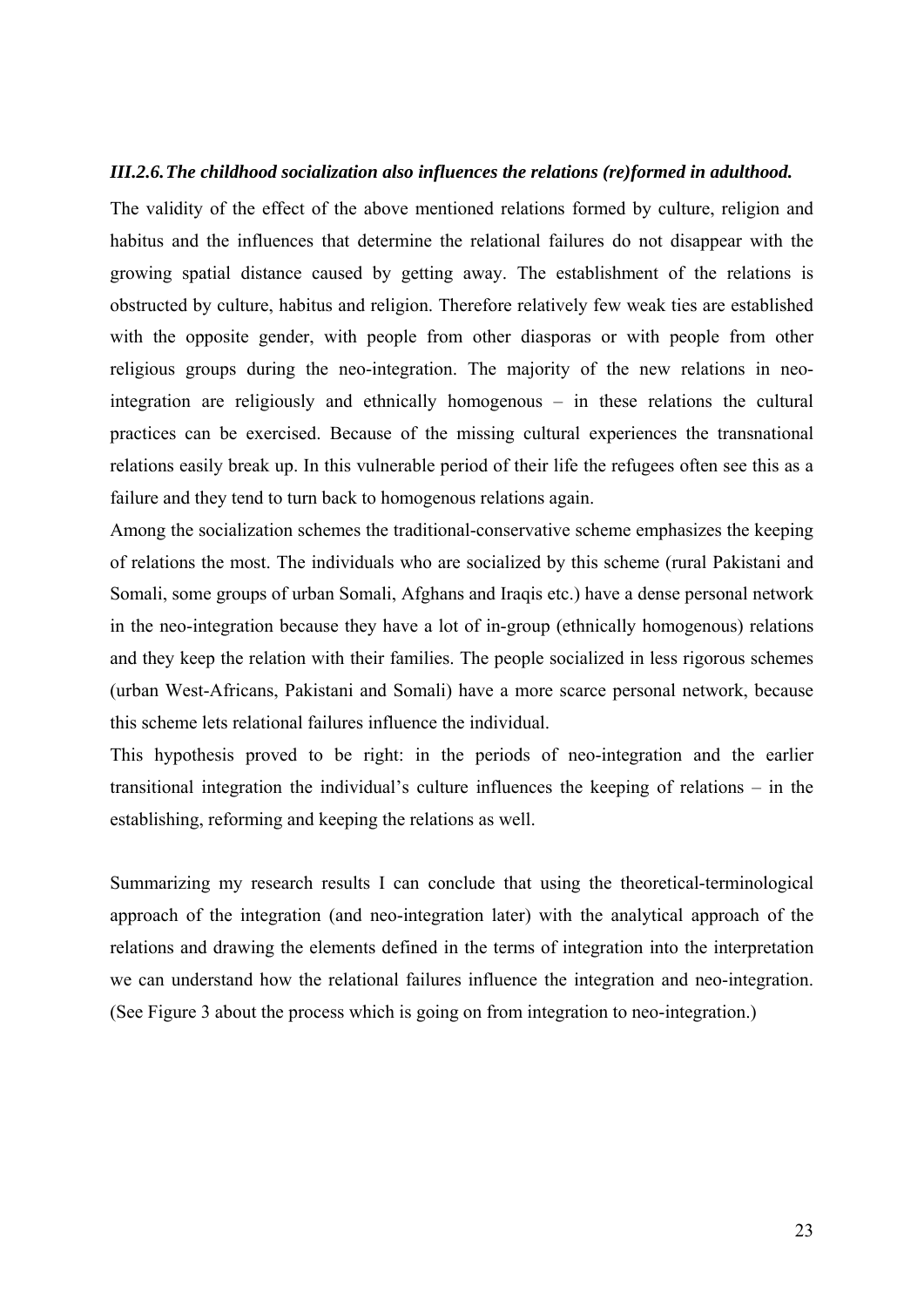



The interpretation of integration and maintaining of relations needs a cultural approach. In addition, with the help of habitus culture interpretation we can understand the interaction between the esthetic-existential crisis and relational failures which results disintegration and migration. At the destination (in our case Hungary as a mistaken destination) of the migration the refugees aim the integration, which I call neo-integration, and in the first step it aims at the receiving society, too. However, the disappointments, the relational failures, the discrimination and the cultural differences make the neo-integration harder. At the same time the earlier experienced relational failures play a significant role in the forming of relation if they are not processed yet. An additional analytical aspect is the ties and relations and the relational failures which are within the diaspora and religious community or have an outgroup direction and their cultural-hermeneutical interpretation. As a result the majority of the refugees has a well established connection with their disaspora and their religious community and their neo-integration is more or less successful, but their relation with the receiving society is less intense. At the same time the morphological and interactional characteristics of the neo-integration are different from the domestic one, which is a "prototype".

The refugees and diasporas live in the receiving society but they are still outsiders. The relations and relational failures and their cultural determination emphasize this outsider position, therefore completes the cultural and diaspora-oriented approaches while the "negative" approach completes the relation-oriented ones.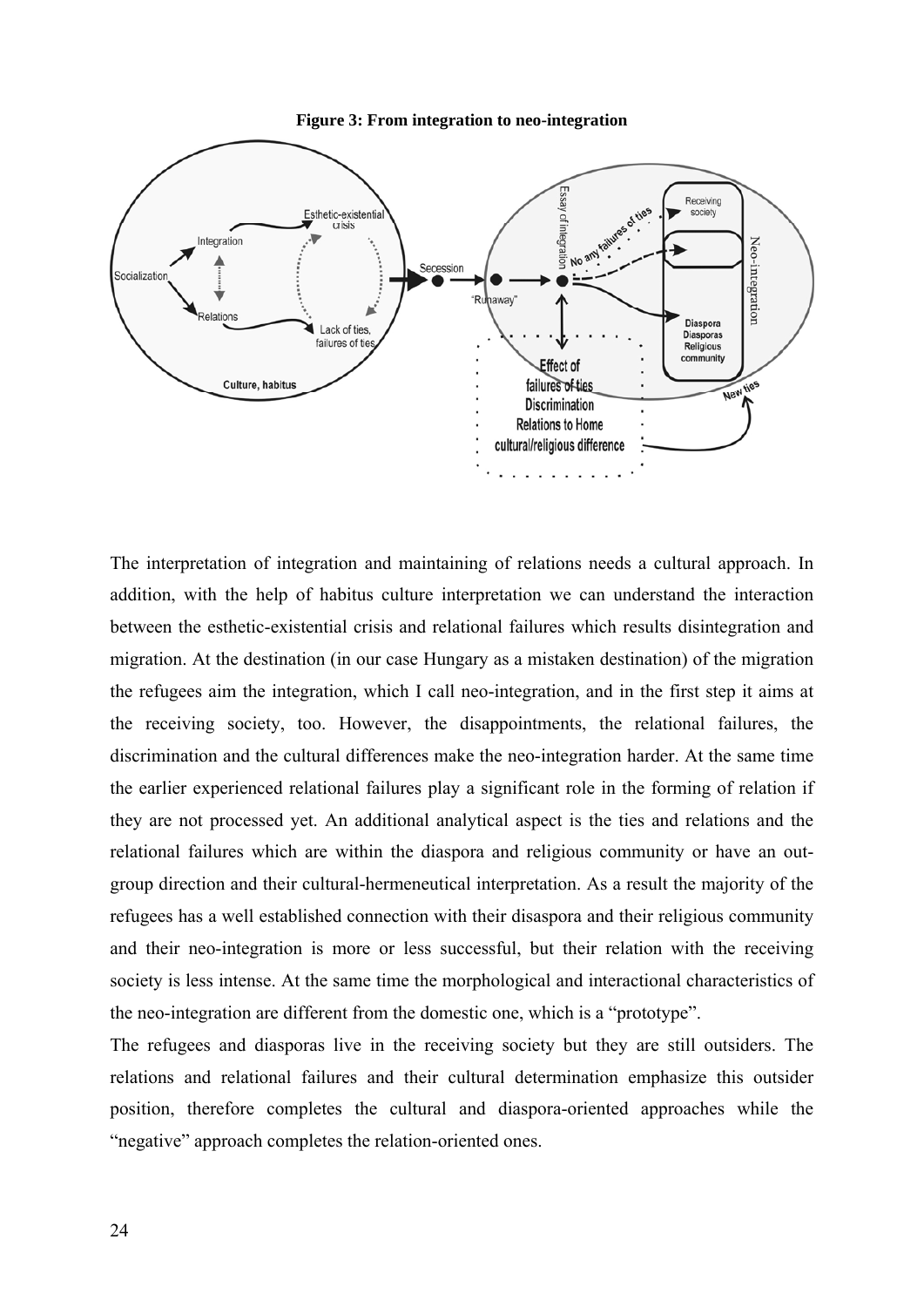#### <span id="page-24-0"></span>**IV. References**

- Adler, Patricia A. Adler, P. [2008] Of Rhetoric and Representation: The Four Faces of Ethnography. The Sociological Quarterly 49. 1-30.
- Al-Ali, N. Black, R. Koser, K. [2001] Refugees and transnationalism: the experience of Bosnians and Eritreans in Europe. Journal of Ethnic and Migration Studies 27(4). 615-634.
- Angelusz R. Tardos R. [1988] A magyarországi kapcsolathálózatok néhány sajátossága. (Alapadatok és –összefüggések a kulturális-interakciós rétegződés vizsgálat első eredményeiből.) Szociológia 2. 185-204.
- Angelusz R. Tardos R. [1991] A "gyenge kötések" ereje és gyengesége. In: Utasi Á. (szerk.): Társas kapcsolatok. Műhely 1. Budapest: Gondolat Kiadó. 40-58.
- Aviram, R. B. [2007] Object Relations and Prejudice: From In-group Favoritism to Out-group Hatred. International Journal of Applied Psychoanalytic Studies 4(1). 4-14.
- Babbie, E. [1996] A társadalomtudományi kutatás gyakorlata. Budapest: Balassi Kiadó.
- Bhabha, H. K. [1996] A posztkolonialitás és a posztmodern. Helikon 4. 484-511.
- Bourdieu, P. [1978] A társadalmi egyenlőtlenségek újratermelődése. Budapest: Gondolat Kiadó.
- Bourdieu, P. [1998] Gazdasági tőke, kulturális tőke, társadalmi tőke. In: Lengyel Gy. Szántó Z. (szerk.): Tőkefajták: a társadalmi és kulturális erőforrások szociológiája. Budapest: Aula Kiadó. 155-176.
- Bourdieu, P. [2002] Az életrajzi illúzió. Függelék. In: Bourdieu, P.: A gyakorlati észjárás. A társadalmi cselekvés értelméről. Budapes: Napvilág Kiadó.
- Bourdieu, P. [2009] A gyakorlat elméletének vázlata. In: Bourdieu, P.: A gyakorlat elméletének vázlata. Három kabil etnológiai tanulmány. Budapest: Napvilág Kiadó. 175-323.
- Brandstetter, A. [2006] Anthropological approaches to the study of cultural contact. In Strecker, I. – Lydall, J. (szerk.): The Perils of Face. Essays on cultural contact, respect and self-esteem in southern Ethiopia. Berlin: LIT Verlag. 19-35.
- Bretell, C. [2003] Anthropology and migration. Essays on transnationalism, ethnicity and identity. Walnut Creek: AltaMira Press.
- Bryman, A. [2004] Kvalitatív és kvantitatív módszerek összekapcsolása. In: Letenyei L. (szerk.): Településkutatás. Szöveggyűjtemény. Budapest: L'Harmattan Kiadó. 371- 391.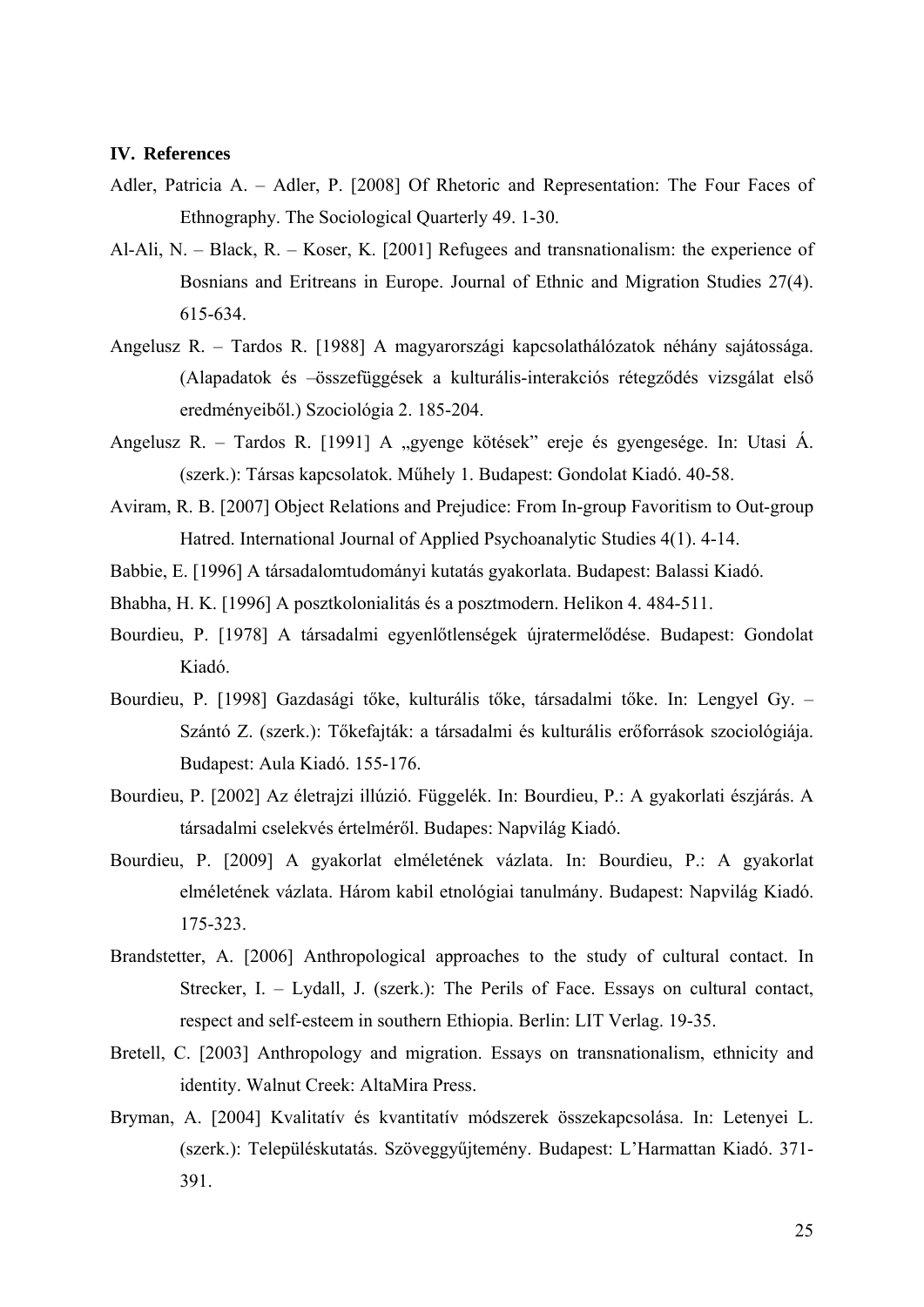- Burt, R. S. Minor, M. J. [1983] Applied Network Analysis. A Methodological Introduction. Beverly Hills – London – New Delhi: Sage Publications.
- Byrne, D. [1999] Social exclusion. Buckingham Philadelphia: Open University Press.
- Clifford, J. [1999] Bevezetés: részleges igazságok. Helikon LXV (4). 494-513.
- Clifford, J. [2000] Diaszpóra. Magyar Lettre Internationale 39. 12-17. http://www.c3.hu/scripta/lettre/web/index.htm
- Clifford, J. [2001] Diaszpórák. In: Sik E. (szerk.): A migráció szociológiája. Budapest: Szociális és Családügyi Minisztérium. 155-169.
- Coleman, J. S. [1994] Társadalmi tőke. In: Lengyel Gy. Szántó Z. (szerk.): A gazdasági élet szociológiája. Budapest: Aula Kiadó. 99-127.
- Csepeli Gy. [2000] Vonzalmak és kapcsolatok. In: Tibori T. T. Kiss T. (szerk.): Közösségi formációk. Szöveg- és szemelvénygyűjtemény a közösségelmélet szakirodalmából. Budapest: Új Mandátum Könyvkiadó – SZIE JFK – Társadalomelméleti, Közművelődési és Felnőttoktatási Intézet.
- Csepeli, Gy. [2008] A kudarc hermeneutikája. Kritika 11.
- Cseresnyés F. [2005] Migráció az ezredfordulón. A népességmozgások társadalmi és politikai következményei Közép-Európában. Budapest–Pécs: Dialóg Campus Kiadó.
- David, G. C. [2007] The Creation of "Arab American". Political Activism and Ethnic (Dis)Unity. Critical Sociology 33. 833-862.
- Derrida, J. [2004] Az idegen kérdése: az idegentől jött. In: Biczó G. (szerk.): Az Idegen. Variációk Simmeltől Derridáig. Debrecen: Csokonai Kiadó. 11-29.
- Durkheim, E. [1982] Az öngyilkosság. Budapest: Közgazdasági és Jogi Kiadó.
- Faust, K. [2007] Very Local Structure in Social Networks. Sociological Methodology 37. 209-256.
- Feyerabend, P. [2002] A módszer ellen. Budapest: Atlantisz Könyvkiadó.
- Frankfurt, H. [1997] Equality and Respect. Social Research 64(1). 3-15.
- Frida B. [2003] Textualitás: az értelmezés paradigmája és az antropológia a vallás kontextusában. In: Biczó G. – Kiss N. (szerk.): Antropológia és irodalom. Egy új paradigma útkeresése. Debrecen: Csokonai Kiadó. 131-152.
- Futó, P. Jandl, M. [2005] 2004 Year Book on Illegal Migration, Human Smuggling and Trafficking in Central and Eastern Europe. A survey and Analysis of Border Managment and Border Apprehension Data from 22 States. Vienna: International Centre for Migration Policy Development.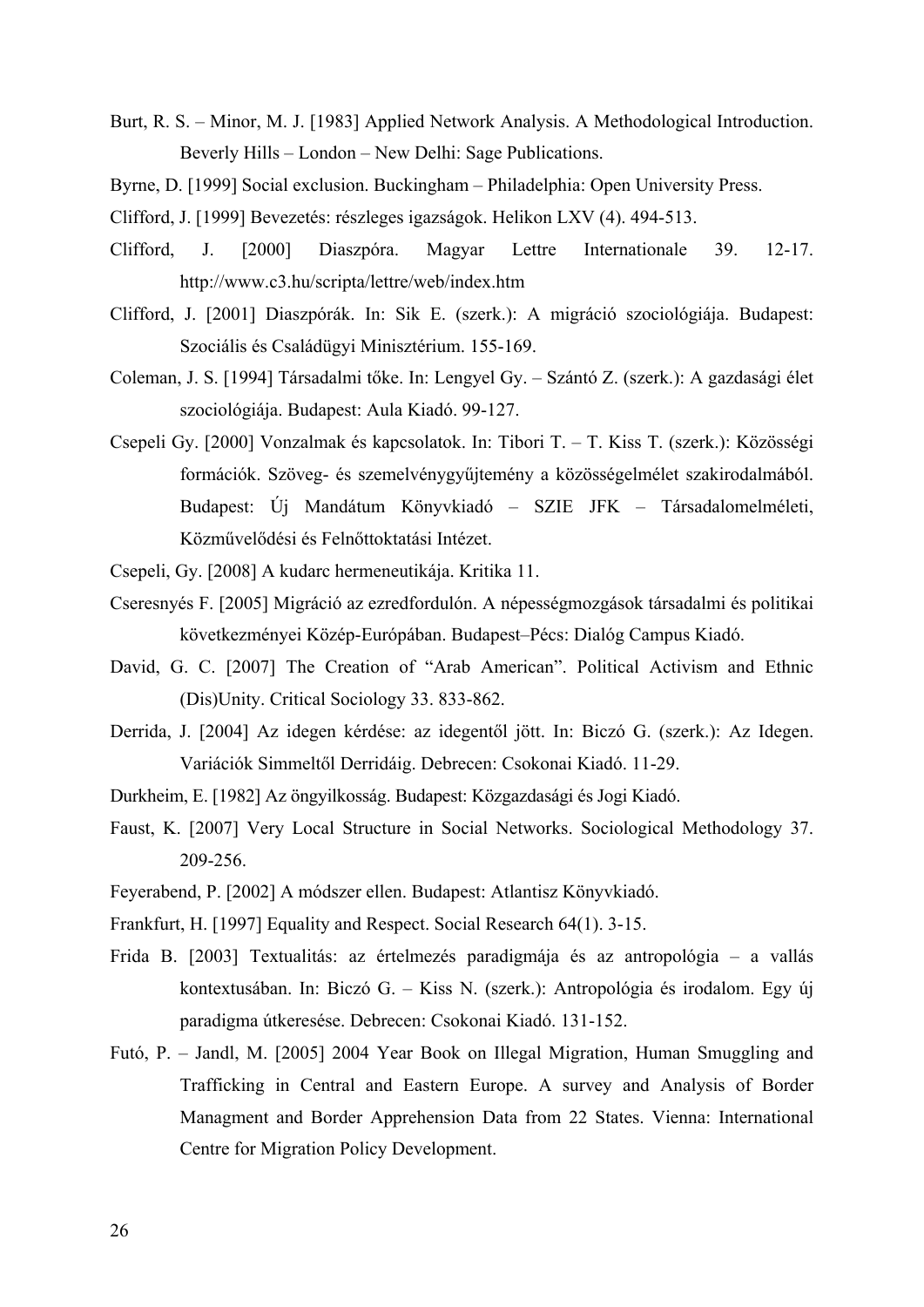- Gadamer, H. G. [1984] "A hermeneutikai tapasztalat elméletének alapvonalai", Igazság és módszer, Budapest: Gondolat Kiadó. 191-296.
- Geertz, C. [2001] A sokféleség édes haszna. In: Geertz, C.: Az értelmezés hatalma. Antropológiai írások. Budapest: Osiris Kiadó. 374-396.
- Geertz, C. [2001] Sűrű leírás. Út a kultúra értelmező elméletéhez. In: Geertz, C.: Az értelmezés hatalma. Antropológiai írások. Budapest: Osiris Kiadó. 194-226.
- Geertz, C. [2002] Darabokból álló világ. A kultúra és a politika térképének megváltozása. Magyar Lettre Internationale 2002. nyár, www.c3.hu/scripta
- Ghatak, S. Sassoon, A. S. (szerk.) [2001] Migration and Mobility. The European Context. Hampshire – New York: Palgrave Publishers
- Gödri I. Tóth P. P. [2004] Bevándorlók társadalmi helyzete. In: Kolosi T. Tóth I. Gy. Vukovich Gy. (szerk.): Társadalmi Riport 2004. Budapest: TÁRKI. 425-438.
- Gödri I. [2008] Migráció a kapcsolatok hálójában. A kapcsolati tőke és a kapcsolathálók jelenléte és szerepe az ezredvégi magyarországi bevándorlásban. Tézisgyűjtemény. Budapest: Eötvös Loránd Tudományegyetem Társadalomtudományi Kar Szociológia Doktori Iskola.
- Granovetter, M. [1973] "The Strength of Weak Ties." American Journal of Sociology 78. 1360-80.
- Granovetter, M. [1988] A gyenge kötések ereje. A hálózatelmélet felülvizsgálata. Szociológiai Figyelő 3. 39-60.
- Granovetter, M. [1991] A gyenge kötések ereje. A hálózatelmélet felülvizsgálata. In: Angelusz R. – Tardos R. (szerk.): Társadalmak rejtett hálózata. Budapest: Magyar Közvéleménykutató Intézet.
- Hall, S. [2003] Cultural Identity and Diaspora. In: Braziel, J. E. Mannur, A. (szerk.): Theorizing diaspora. A reader. Wiley-Blackwell.
- Hannerz, U. [2004] Gondolatok a globális világról. In: N. Kovács T. (szerk.): A fordítás mint kulturális praxis. Pécs: Jelenkor. 73-93.
- Haraway, D. J. [1991] Situated Knowledges: The Science Question in Feminism and the Privilege of Partial Perspective. In: Haraway, D. J.: Simians, Cyborgs and Women: The Reinvention of Nature. New York: Routledge.
- Honneth, A. [1997] Harc az elismerésért. In: Honneth, A. (szerk.): Elismerés és megvetés. Tanulmányok a kritikai társadalomelmélet köréből. Pécs: Dianoia – Jelenkor Kiadó. 97-165.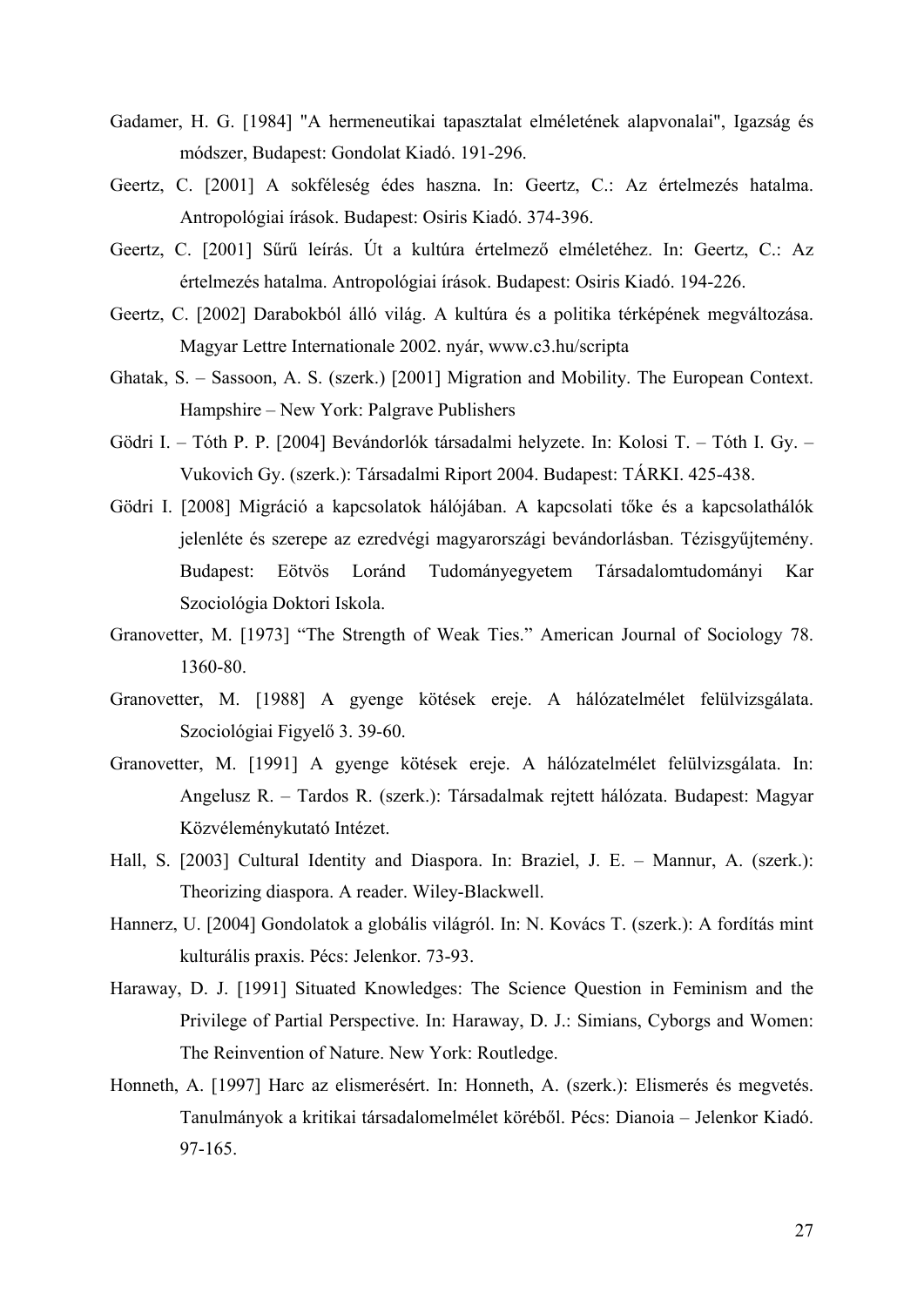- Jiménez, T. R. [2007] Weighing the Costs and Benefits of Mexican Immigration: The Mexican-American Perspective. Social Science Quarterly 88(3). 599-618.
- Jordan, B. [1996] A Theory of Poverty and Social Exclusion. Cornwall: Polity Press.
- Kováts A. [2003] Menekültek társadalmi beilleszkedése Magyarországon a Bevándorlási és Állampolgársági Hivatal adatai alapján. Az ENSZ Menekültügyi Főbiztossága számára készült tanulmány. Budapest: MTA Etnikai-nemzeti Kisebbségkutató Intézet.

http://www.mtaki.hu/docs/ter\_es\_terep\_02/t\_es\_t\_02\_kovats\_a\_menekultek.pdf

- Kürtösi Zs. [2004] A kapcsolatháló elemzés módszertani alapja. In: Letenyei L. (szerk.): Településkutatás. A települési és térségi tervezés társadalomtudományos alapozása. Budapest: L'Harmattan Kiadó. 663-684.
- Kvale, S. [2005] Az interjú: bevezetés a kvalitatív kutatás interjútechnikáiba. Budapest: Jószöveg Műhely.
- Lengyel Gy. [1998] Gazdasági szereplők és magatartások. Szociológiai Szemle 2. 47-67.
- Letenyei, L. [2004]. Településkutatás. A települési és térségi tervezés társadalomtudományos alapozása. Budapest: L'Harmattan Kiadó.
- Lin, N. [1991] Társadalmi erőforrások és társadalmi mobilitás. A státuselérés strukturális elmélete. In: Angelusz R. – Tardos R. (szerk.): Társadalmak rejtett hálózata. Budapest: Magyar Közvéleménykutató Intézet.
- Low, Setha M. (szerk.) [1999] Theorizing the city. The new urban anthropology reader. New Brunswick: Rutgers University Press.
- Luhrmann, T. M. [2006] Subjectivity. Anthropological Theory 6(3). 345-361.
- Massey, D. S. Arango, J. Hugo, G. Kouaouci, A. Pellegrino, A. Taylor, J. E. [2001] A nemzetközi migráció elméletei: áttekintés és értékelés. In: Sik E. (szerk.): A migráció szociológiája. Budapest: Szociális és Családügyi Minisztérium. 9-40.
- Meagher, K. [2005] Social capital or analytical liability? Social networks and African informal economies. Global Networks 5(3). 217-238.
- Merleau-Ponty, M. [2007] A látható és a láthatatlan. Budapest: L'Harmattan Kiadó Szegedi Tudományegyetem Filozófia Tanszék
- Merton, R. K. [2002] Társadalomelmélet és társadalmi struktúra. Budapest: Osiris Kiadó.
- Mohammad, R. [2001] 'Insiders' and/or 'outsiders': Positionality, theory and praxis. In: Limb M. – Dwyer, C. (szerk.): Qualitative Methodologies for Geographers: Issues and Debates. London: Arnold. 101-120.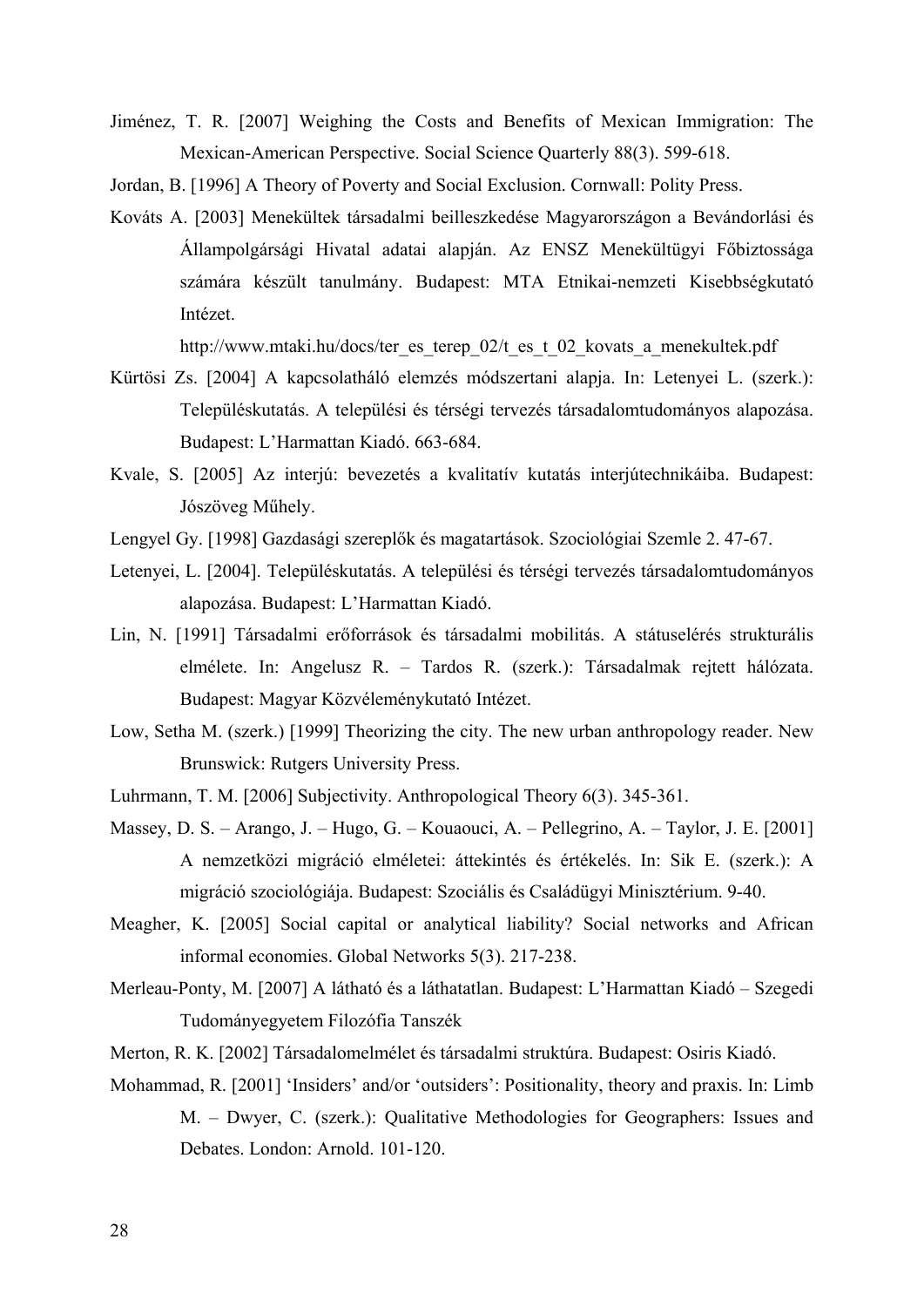- Moksony F. [1994] Durkheim után: gondolatok a deviancia-kutatás társadalomképéről. In: Münnich F. – Moksony F. (szerk.): Devianciák Magyarországon. Budapest: Közélet Kiadó. 140-148.
- N. Kovács T. [1999] Kultúra szöveg reprezentáció. Helikon 4. 479-494.
- N. Kovács T. [2004] Kultúrák, szövegek és határok: a fordítás. In: N. Kovács T. (szerk.): A fordítás mint kulturális praxis. Pécs: Jelenkor Kiadó. 5-21.
- Nagy T. [2007] Migráns hálózatok, menekültek és a Határok. In: Timár J. (szerk.): Határkonstrukciók magyar-szerb vizsgálatok tükrében. Békéscsaba: Magyar Tudományos Akadémia, Regionális Kutatások Központja, Alföldi Tudományos Intézet, Békéscsabai Osztály. 81-94.
- Nagy T. [2008] Relatív egzotikum. In: Fejős Z. Pusztai B. (szerk.): Az egzotikum. Tabula Könyvek 9. Budapest – Szeged: Néprajzi Múzeum - SZTE Kommunikáció- és Médiatudományi Tanszék. 2008. 173-188.
- Nagy T. [2009a] Magyar szomáli és szomáli magyar szótár. Kézirat a Menedék Egyesület részére.
- Nagy T. [2009b] Narratív menekültsors. A hatalom és mobilitás kérdései. In: Nagy G. D. Szűcs N. (szerk.): Céhem vándorkönyvei. Tanulmányok a 60 éves Pászka Imre tiszteletére. Szeged: Belvedere Meridionale (megjelenés alatt)
- Pászka I. [2007] Narratív történetformák a megértő szociológia nézőpontjából. Szeged: Belvedere Meridionale.
- Pethő B. (szerk.) [1997] Poszt-modern. A kilencvenes évek. Vélemény és filozófiai vizsgálódások korszakváltozásunk ügyében. Budapest: Platon Kiadó.
- Rabinow, P. [2003] Anthropos Today. Reflections on Modern Equipment. Princeton Oxford: Princeton University Press.
- Rácz J. [1989] Ifjúsági szubkultúrák és fiatalkori "devianciák". Budapest: Magyar Pszichiátriai Társaság.
- Ramji, H. [2008] Exploring commonality and difference in in-depth interviewing: a casestudy of researching British Asian women. The British Journal of Sociology 59(1). Online.
- Reimer, B. Lyons, T. Ferguson, N. Polanco, G. [2008] Social capital as social relations: the contribution of normative structures. The Sociological Review 56(2). 256-274.
- Ritecz Gy. Sallai J. [2003] A Magyar Köztársaság államhatárának bűnügyi földrajza 2000- 2002 években. IFM Bel- és Igazságügyi Csoport.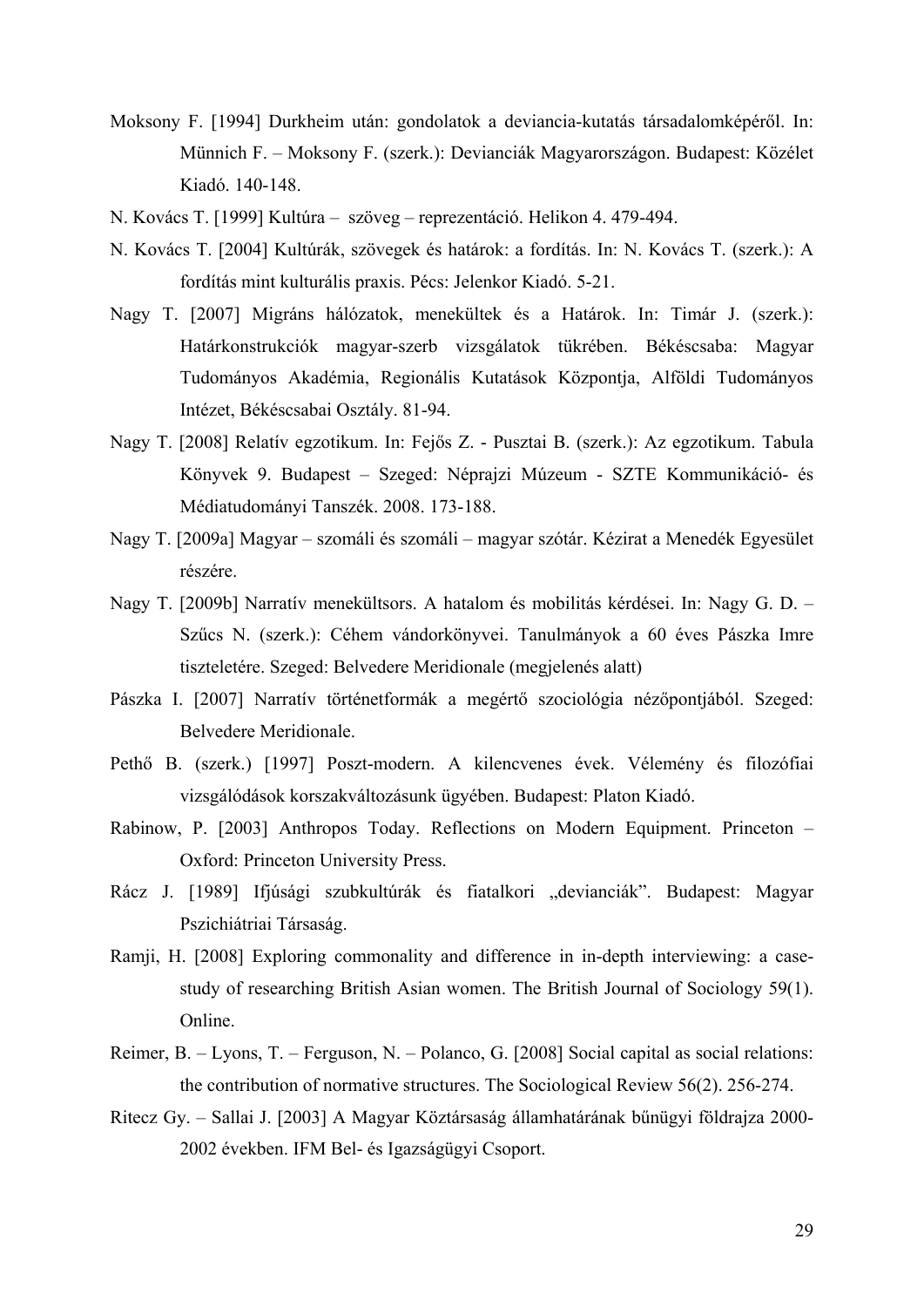- Róbert P. [1986] Származás és mobilitás. Rétegződés-modell vizsgálat VII. Budapest: Társadalomtudományi Intézet.
- Safran, W. [1991] Diasporas in Modern Societies. Myths of Homeland and Return. Diaspora 1(1). 83-99.
- San Román, T. [2004] A megérzéstől a megerősítésig: a terepmunka az antropológiában. In: Letenyei L. (szerk.): Településkutatás. Szöveggyűjtemény. Budapest: L'Harmattan Kiadó. 359-369.
- Sassen, S. [1999] Whose City Is It? Globalization and the Formation of New Claims. In: Holston J. (szerk.): Cities and Citizenship. Durham, NC: Duke University Press. 177-194.
- Schiffauer, W. [2004] Félelem a különbözőségtől. Új áramlatok a kultúr- és szociálantropológiában. In: Biczó G. (szerk.): Az Idegen. Variációk Simmeltől Derridáig. Debrecen: Csokonai Kiadó. 151-161.
- Seidman, I. [2003] Az interjú mint kvalitatív kutatási módszer. Budapest: Műszaki Könyvkiadó.
- Sharaby, R. [2007] Local Hybridity among Absorbing Institutions. International Migration 45(1). 27-58.
- Sik E. Tóth J. (szerk) [1996] Táborlakók, diaszpórák, politikák. Budapest: MTA PTI Nemzetközi Migráció Kutatócsoport.
- Sik E. Tóth J. (szerk) [2000] Diskurzusok a vándorlásról. Budapest: MTA PTI Nemzetközi Migráció Kutatócsoport
- Sik E. [1992] A társadalmi előnyök rekonverziója a menekülés során. Szociológiai Szemle 1. 63-73. www.socio.mta.hu/mszt/19921/sik.htm
- Sik E. [2001] Kapcsolatérzékeny útfüggőség (Magyar korrupció?) 2000. 7-8. 11-24. http://www.tarki.hu/adatbank-h/kutjel/pdf/a760.pdf
- Simmel, G. [2004] Exkurzus az idegenről. In: Biczó G. (szerk.): Az Idegen. Variációk Simmeltől Derridáig. Debrecen: Csokonai Kiadó. 56-60.
- Szántó Z. Tóth I. Gy. [1993] Társadalmi hálózatok elemzése. Gazdaság és társadalom. 1993 3. 33-55.
- Tilly, Ch. [2001a] Áthelyeződött hálózatok. In: Sik E. (szerk.): A migráció szociológiája. Budapest: Szociális és Családügyi Minisztérium. 89-103.
- Tilly, Ch. [2001b] Relational origins of Inequality. Anthropological Theory 1(3). 355-372.
- Tilly, Ch. [2007] Trust Networks in Transnational Migration. Sociological Forum 22(1). 3-25.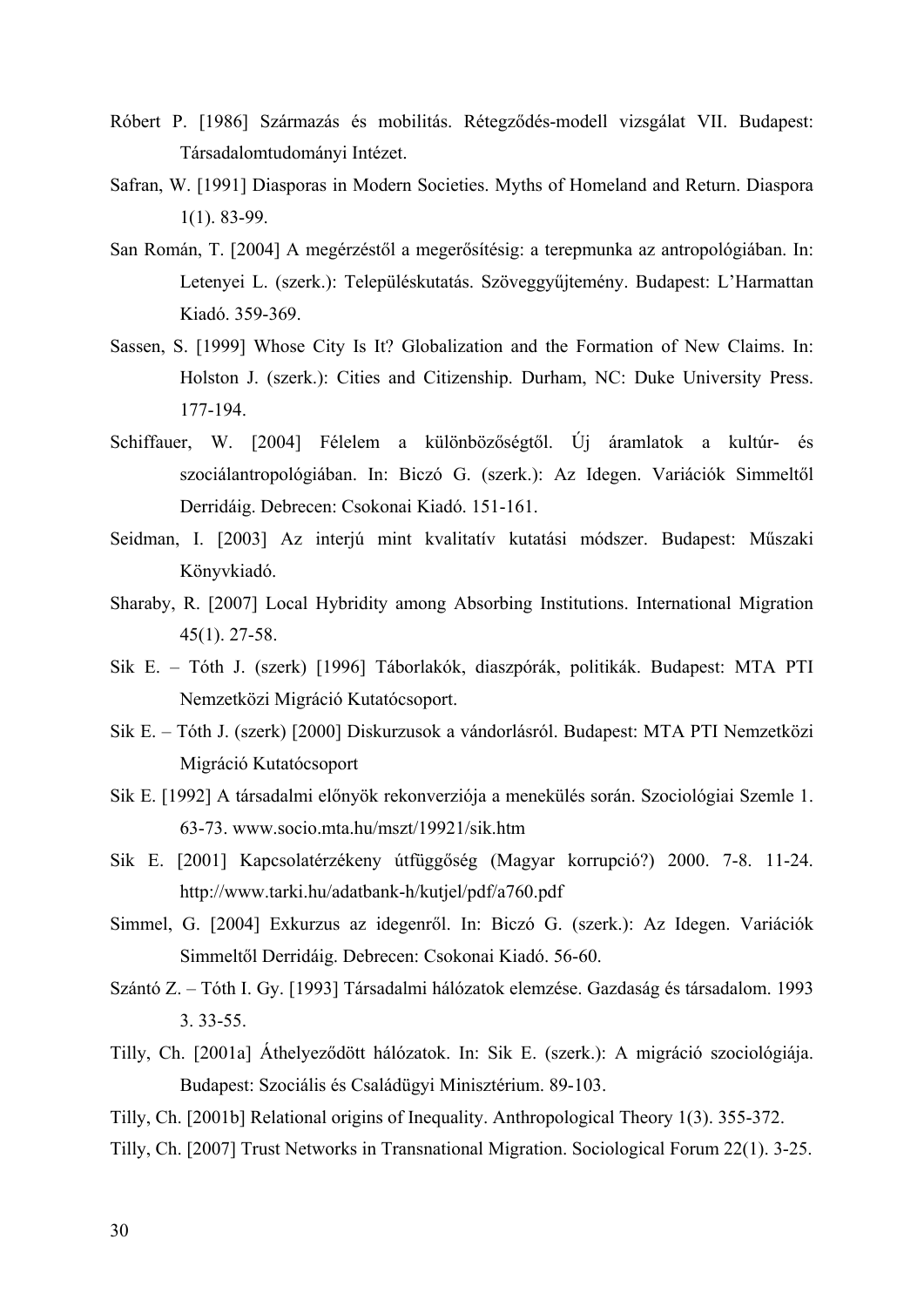- Utasi Á. [2002] A társadalmi integráció és szolidaritás alapjai: a bizalmas kapcsolatok. Századvég 24(2). www.c3.hu/scripta
- Wahlbeck, Ö. [2002] The concept of diaspora as an analytical tool in the study of refugee communities. Journal of Ethnic and Migration Studies 28(2). 221- 238.
- Weber, M. [1998] A szociológiai és közgazdasági tudományok "értékmentességének" értelme. In: Weber, M. (szerk.): Tanulmányok. Budapest: Osiris. 71-126.
- Wellman, B. [1992] Which types of ties and networks provide what kinds of social support. Advancies in Group Processes 9. 207-235.
- White, H. [1996a] A narrativitás szerepe a valóság reprezentációjában. AETAS 1. www.lib.jgytf.u-szeged.hu/aetas/
- Wiles J. [2008] Sense of home in a transnational social space: New Zealanders in London. Global Networks 8(1). 116-137.
- Wilhelm, G. [2003] Egzotikus szövegek értelmezhetősége. In: Biczó G. Kiss N. (szerk.): Antropológia és irodalom. Egy új paradigma útkeresése. Debrecen: Csokonai Kiadó. 53-70.

Yusuf, Ahmed [1998] Soomaaliya: qaran iyo qabiil. Nordstedts Tryckeri: Indiana University.

Zubaida, S. [2005] Európa és a Másikjai (képzeletbeli határok). Lettre 52. www.c3.hu/scripta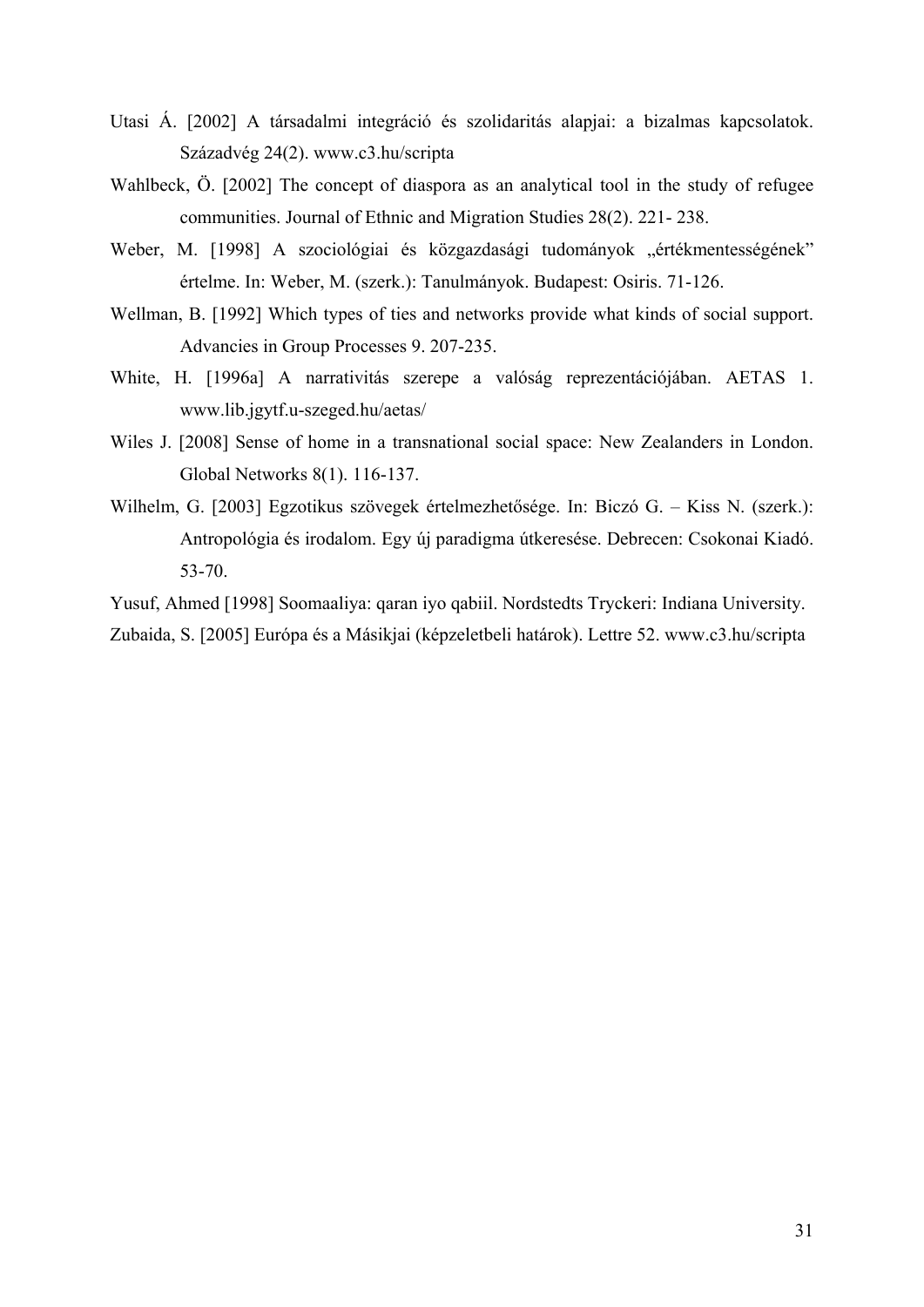# <span id="page-31-0"></span>**V. Own Publications in the subject**

# **Publications published in Hungarian**

# *Chapters*

- Az ifjúsági szubkultúrák az ezredfordulón. A rendszerváltás utáni magyar szakirodalom áttekintése. In: Pászka Imre – Szűcs Norbert (eds.): Kisebbségszociológia 1990- 2002. Bibliográfia és tanulmánygyűjtemény. Szeged. 2003. 9-30.
- Kapcsolatháló elemzés egy szegedi hajléktalancsoportban. In: Pászka I. (ed.): A látóhatár mögött. Szociológiai tanulmányok. Szeged: Belvedere Meridionale. 2004. 91-139.
- Migráns hálózatok, menekültek és a Határok. In: Timár J. (ed.): Határkonstrukciók magyarszerb vizsgálatok tükrében. Békéscsaba: Magyar Tudományos Akadémia, Regionális Kutatások Központja, Alföldi Tudományos Intézet, Békéscsabai Osztály. 2007. 81-94.
- Relatív egzotikum. In: Fejős Z. Pusztai B. (eds.): Az egzotikum. Tabula Könyvek 9. Budapest – Szeged: Néprajzi Múzeum - SZTE Kommunikáció- és Médiatudományi Tanszék. 2008. 173-188.
- A herbálnövények és varázsnövények használata. In: Demetrovics Zs. (ed.) Az addiktológia alapjai II. Budapest: ELTE Eötvös Kiadó. 2009. 207-225.
- Narratív menekültsors. A hatalom és mobilitás kérdései. In: Nagy G. D. Szűcs N. (eds.): Céhem vándorkönyvei. Tanulmányok a 60 éves Pászka Imre tiszteletére. Szeged: Belvedere Meridionale. (forthcoming)

# *Journal Articles*

Átmenet a szocializmus rejtett hajléktalan világából a kvázi jóléti szociális védőhálóba. Tér és Társadalom 2009. (forthcoming)

# *Conference Papers*

Kapcsolatháló elemzés egy szegedi hajléktalancsoportban. Első helyezett előadás a XXVI. Országos Tudományos Diákköri Konferencián, Debrecen, 2003. április 15-17.

A kutatói előkép dekonstrukciója és az interpretáció lehetőségei az antropológiai gyakorlatban. A komplex kultúrakutatás dilemmái a mai Magyarországon II. konferencia. Miskolc, 2003. október 16-17.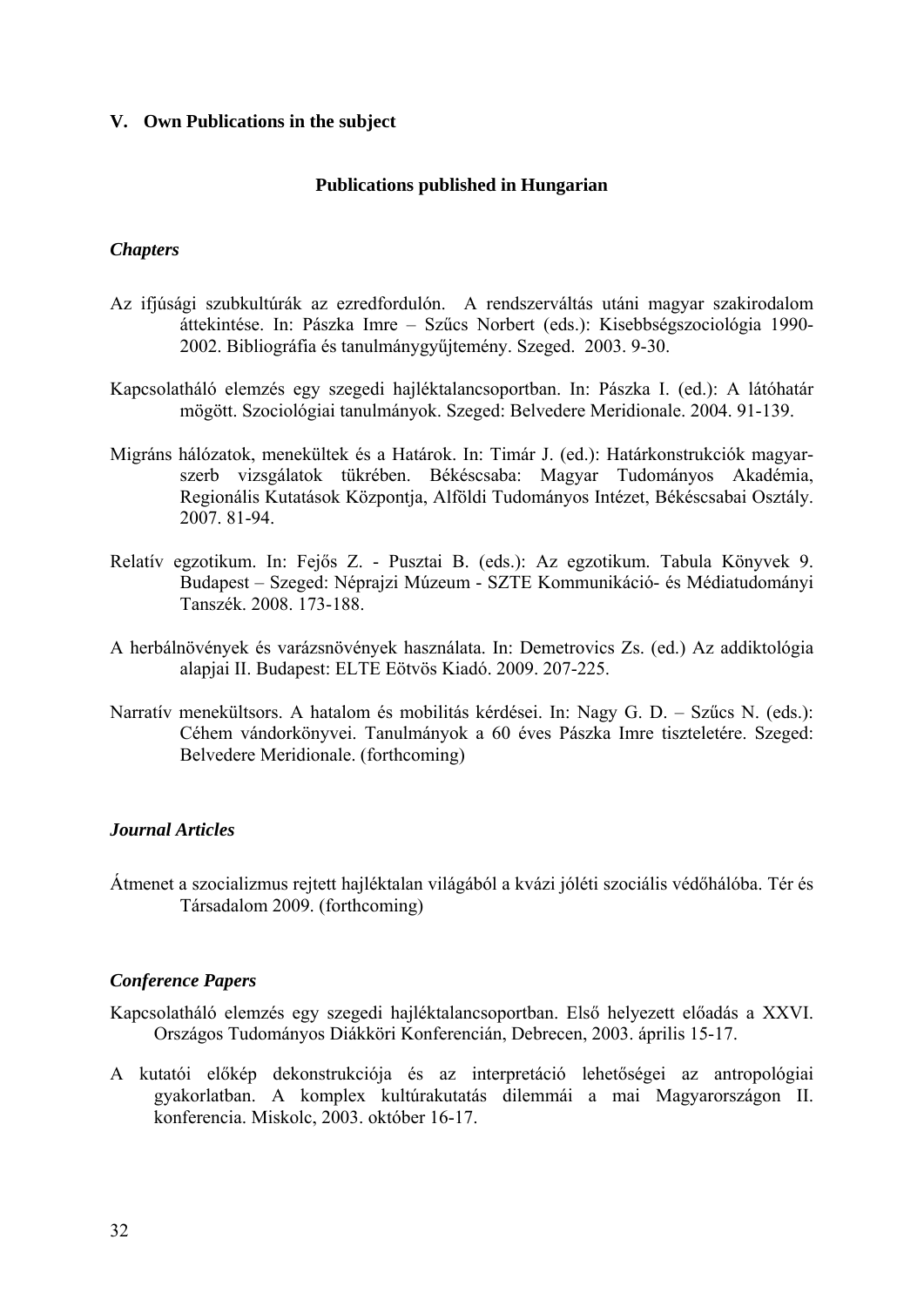- Továbblépések a kapcsolatháló elemzésben. Egy nyitott és változékony csoport vizsgálata. Előadás. Elhangzott a Magyar Sunbelt Konferencián, a magyarországi kapcsolatháló elemzők konferenciáján. Budapest BKAE, 2004. május 8.
- Kapcsolatháló elemzése egy szegedi hajléktalan-csoportban**.** Előadás. Elhangzott a Magyar Sunbelt Konferencián, a magyarországi kapcsolatháló elemzők konferenciáján. Budapest BKAE, 2004. május 8.
- Megtérés és liminalitás magyar megtérők egy muszlim közösségben. Előadás Váradi Ádámmal közösen. Elhangzott: Rítus és ünnep. 7. Szegedi Vallási Néprajzi konferencia. Szeged, 2004. október 7.
- Ahol nincs kapcsolat. A kapcsolati kudarcok hatása az integritásra. Előadás a II. Magyar Kapcsolatháló Elemzők Konferenciáján, Budapest, 2005. június 11.
- Muszlimok Európában és Magyarországon. Előadás a Magyar Földrajztudományi Társaság Körösvidéki Osztály ülésén. Békéscsaba, 2006. április 20.
- Menekültek, kapcsolatok, kapcsolati kudarcok. Előadás a III. HUNNET A magyar kapcsolatháló elemzők konferenciáján. Budapest, 2006. június 7.
- Relatív egzotikum. Előadás az Egzotikum egy "tudományos" és "laikus" koncepció alakváltozatai konferencián. Szeged, 2006. szeptember 15-16.
- Migráns hálózatok, menekültek és a Határok. Előadás a Magyar–Szerb Területfejlesztési Információs és Dokumentációs Központ ünnepi megnyitóján. Békéscsaba, 2006. november 30.
- A látható és a láthatatlan dél-ázsiai és afrikai muszlim diaszpórákban. Látás-Tekintet-Pillantás műhelykonferencia. Pécs, 2008. március 28-29.

# **Publications published in English**

# *Chapters*

- Being locked out and locked in: The culture of homelessness in Hungary. In: Kürti, L. Skalnik, P. (szerk.): Postsocialist Europe. Anthropological Perspectives from Home. Oxford: Berghahn Books. 2009. 206-226.
- Transition from the hidden homeless world of socialism to the quasi-welfare social safety net. In: von Mahs, J. –Mitchell, Don (szerk.): The Americanization of Homelessness? Neo-Liberal Globalization and the Changing Geography of Poverty. 2009. (forthcoming)